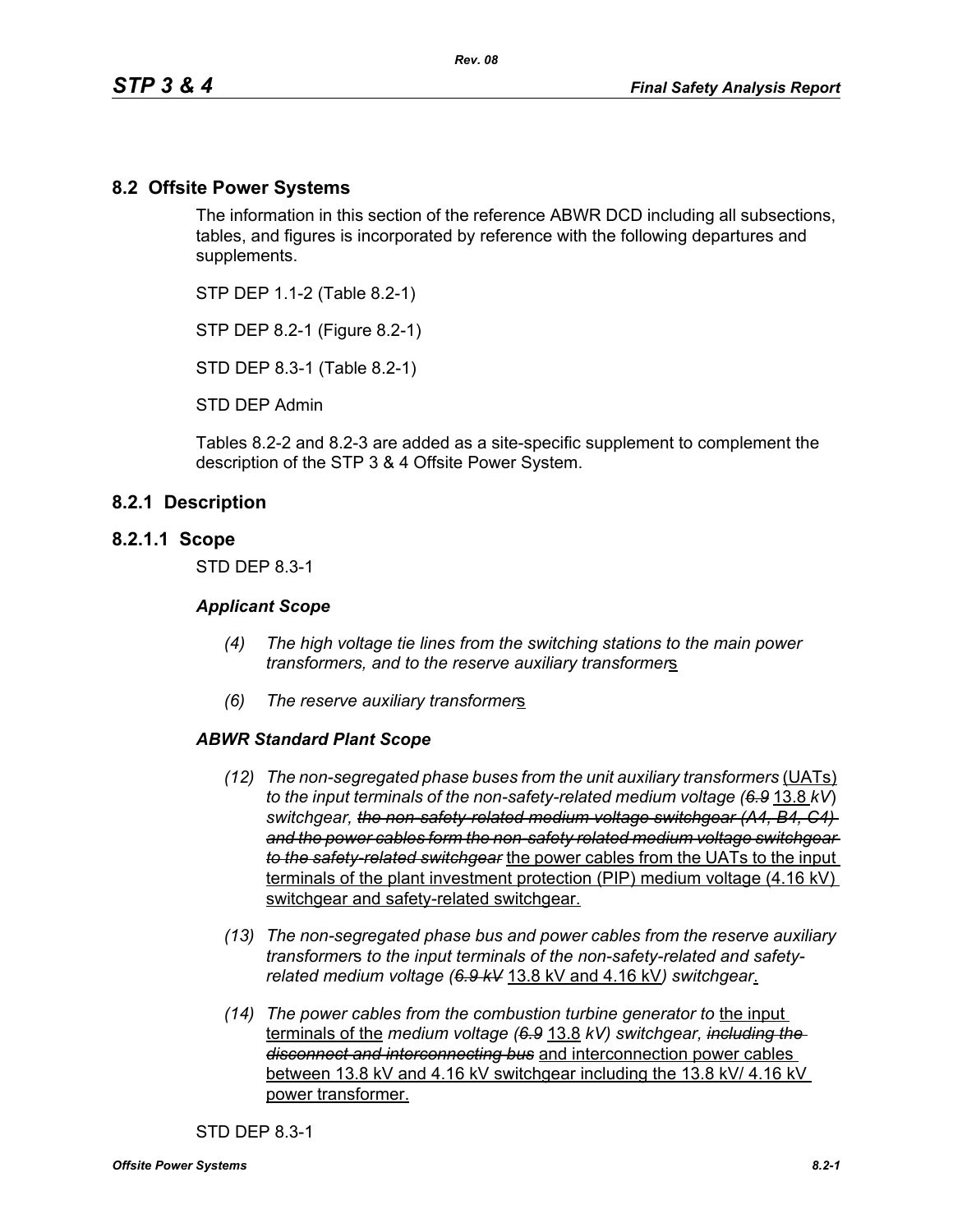## STD DEP Admin

*The design scope for the ABWR ends at the low voltage terminals of the main power transformer and the low voltage terminals of the reserve auxiliary transformer*s*. Although the remainder of the offsite power system is not in the scope of the ABWR design, the ABWR design is based on a power system which meets certain design concepts. Design bases (10CFR52 interface requirements) consistent with these concepts are included in Subsection 8.2.3. Meeting the design bases presented in Subsection 8.2.3 will ensure that the power system within the design scope for the ABWR meets all regulatory requirements. Meeting the conceptual design bases presented in Section 8.2.5 will ensure that the total power system design is consistent and meets all regulatory requirements.*

## **8.2.1.2 Description of Offsite Power System**

STD DEP 8.3-1

*Air cooled isolated phase bus duct is sized to provide its load requirements and withstand fault currents until the fault is cleared. It is rated 36 kA and provides for a power feed to the main power transformer and unit auxiliary transformers from the main generator. The sections of the isolated phase bus supplying the unit auxiliary transformers are rated less than 36 kA as appropriate to the load requirements (see Figure 8.3-1).* 

*A generator circuit breaker is provided in the isolated phase bus duct at an intermediate location between the main generator and the main power transformer. The generator circuit breaker provided is capable of interrupting a maximum fault current of 275* 255 *kA symmetrical and 340* 320 *kA asymmetrical at 5 cycles after initiation of the fault* in accordance with IEEE C37.013*.*

*There are three unit auxiliary transformers. Each transformer has three windings and each transformer feeds one Class 1E bus directly, two non-Class 1E buses directly, and one non-Class 1E bus indirectly through a non 1E to non 1E bus tie. The medium voltage buses are in a three load group arrangement with three non-Class 1E buses and one Class 1E bus per load group. Each unit auxiliary transformer has an oil/air rating at 65°C of 37.5 MV-A for the primary winding and 18.75 MV-A for each secondary winding. The forced air/forced oil (FOA) rating is 62.5 and 31.25/31.25 MV-A respectively. The normal loading of the six secondary windings of the transformers is balanced with the heaviest loaded winding carrying a load of 17.7 MV-A. The heaviest transformer loading occurs when one of the three unit auxiliary transformers is out of service with the plant operating at full power. Under these conditions the heaviest loaded winding experiences a load of 21.6 MV-A, which is about two-thirds of its forcedair/forced oil rating.*

There are three Unit Auxiliary Transformers (UATs), which are designated the normal preferred offsite source. UATs A and B are rated at 82.5/110 MVA (ONAN/ONAF). UATs A and B each have primary windings at the main generator voltage and two secondary windings, one at 13.8 kV and one at 4.16 kV. UAT C is rated at 22.5/30 MVA (ONAN/ONAF). UAT C has primary winding at the main generator voltage and a single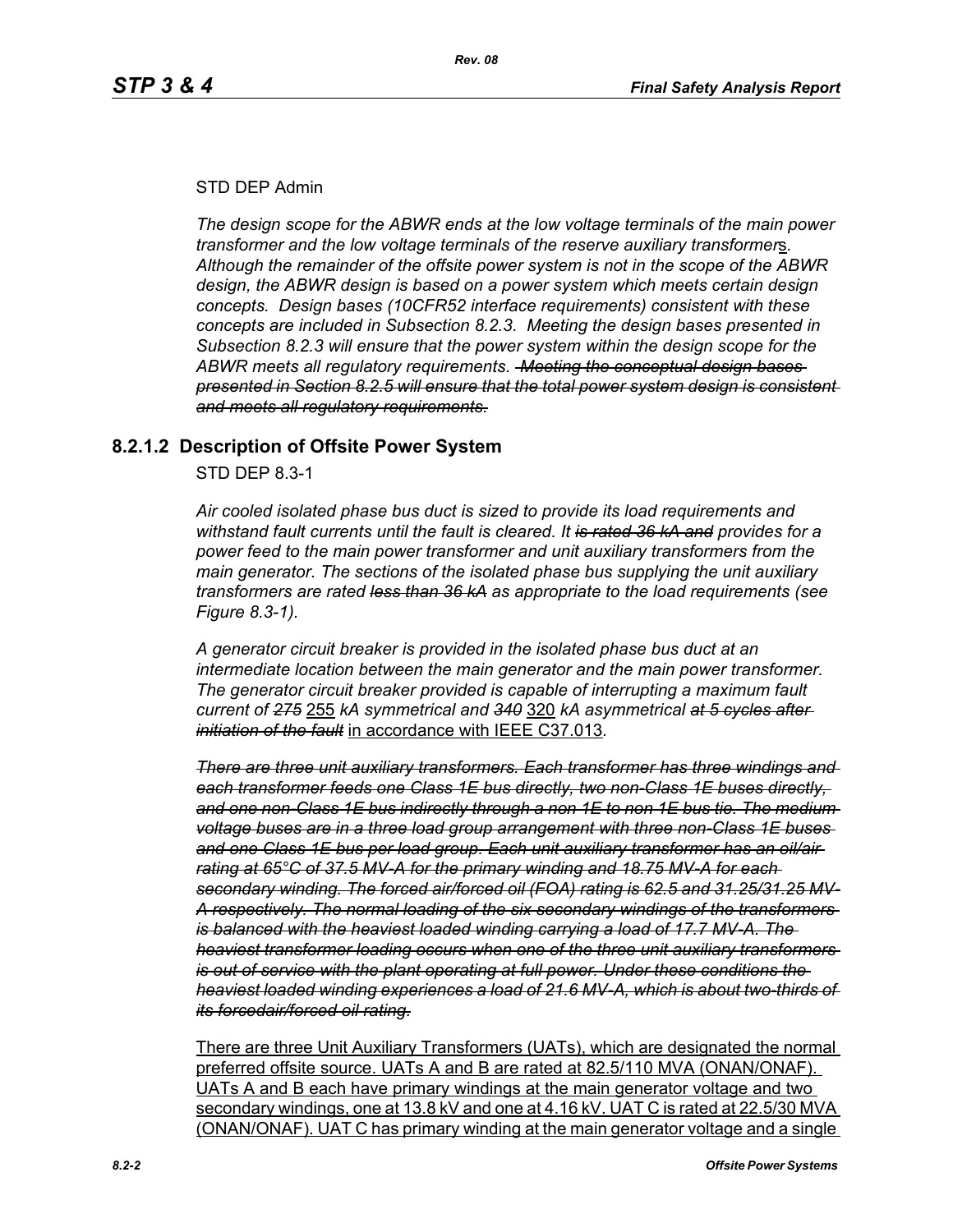secondary winding at 4.16 kV. All three UATs use automatic tap changers to improve voltage regulation on the plant medium voltage buses. The UATs are designed with significant capacity margin during normal operation because the transformers operate near their ONAN ratings.

UAT A supports 13.8 kV Power Generation (PG) buses A1 and C1 and 4.16 kV Plant Investment Protection (PIP) bus A2 and Class 1E 4.16 kV bus A3. UAT B supports PG buses B1 and D1 and PIP bus B2 and Class 1E bus B3. UAT C supports PIP bus C2 and Class 1E bus C3.

*One, three-winding 37.5 MV-A reserve auxiliary transformer provides power as the "Alternate Preferred" power to the "Normal Preferred" power. One of the equally rated secondary windings supplies reserve power to the nine (three through cross-ties) non-Class 1E buses and the other winding supplies reserve power to the three Class 1E buses. The combined load of the three Class 1E buses is equal to the oil/air the rating of the transformer winding serving them. This is equal to 60% of the forced air/forced oil (FOA) rating of the transformer winding. The transformer is truly a reserve transformer because unit startup is accomplished from the normal preferred power, which is backfed over the main power circuit to the unit auxiliary transformers. The reserve auxiliary transformer serves no startup function. The operational configurations are such that the FOA ratings of the reserve auxiliary transformer, or any unit auxiliary transformer, will not be exceeded under any operating mode (Subsection 8.2.4.5).*

There are two Reserve Auxiliary Transformers (RATs), either of which can be used as the alternate preferred offsite source. RATs A and B are each rated at approximately 82.5/110 MVA (ONAN/ONAF). RATs A and B each have primary windings at the switchyard voltage and two secondary windings, one at 13.8 kV and one at 4.16 kV. RATs A and B use automatic tap changers to improve voltage regulation on the plant medium voltage buses. The RATs are designed with significant capacity margin during normal operation because the transformers operate near their ONAN ratings.

RAT A is designed to be capable of supporting PG buses A1 and C1, which are normally supported by UAT A, via an intermediate 13.8 kV bus designated as CTG 2. The 4.16 kV winding of RAT A can be aligned to support any of the three PIP buses (A2, B2, and C2) and any of the three Class 1E buses (A3, B3, and C3) and has the capacity to support all three Class 1E buses. RAT A is not normally aligned to support any PG, PIP, or Class 1E bus. RAT B is designed to be capable of supporting PG buses B1 and D1, which are normally supported by UAT B, via an intermediate 13.8 kV bus designated as CTG 1. The 4.16 kV winding of RAT B can be aligned to support any of the three PIP buses and any of the three Class 1E buses and has the capacity to support all three Class 1E buses.

*The normal and alternate offsite preferred power circuits are designed with sufficient capacity and capability to limit variations of the operating voltage of the onsite power distribution system to a range appropriate to ensure: (1) normal and safe steady-state operation of all plant loads, (2) starting and acceleration of the limiting drive system with the remainder of the loads in service, and (3) reliable operation of the control and*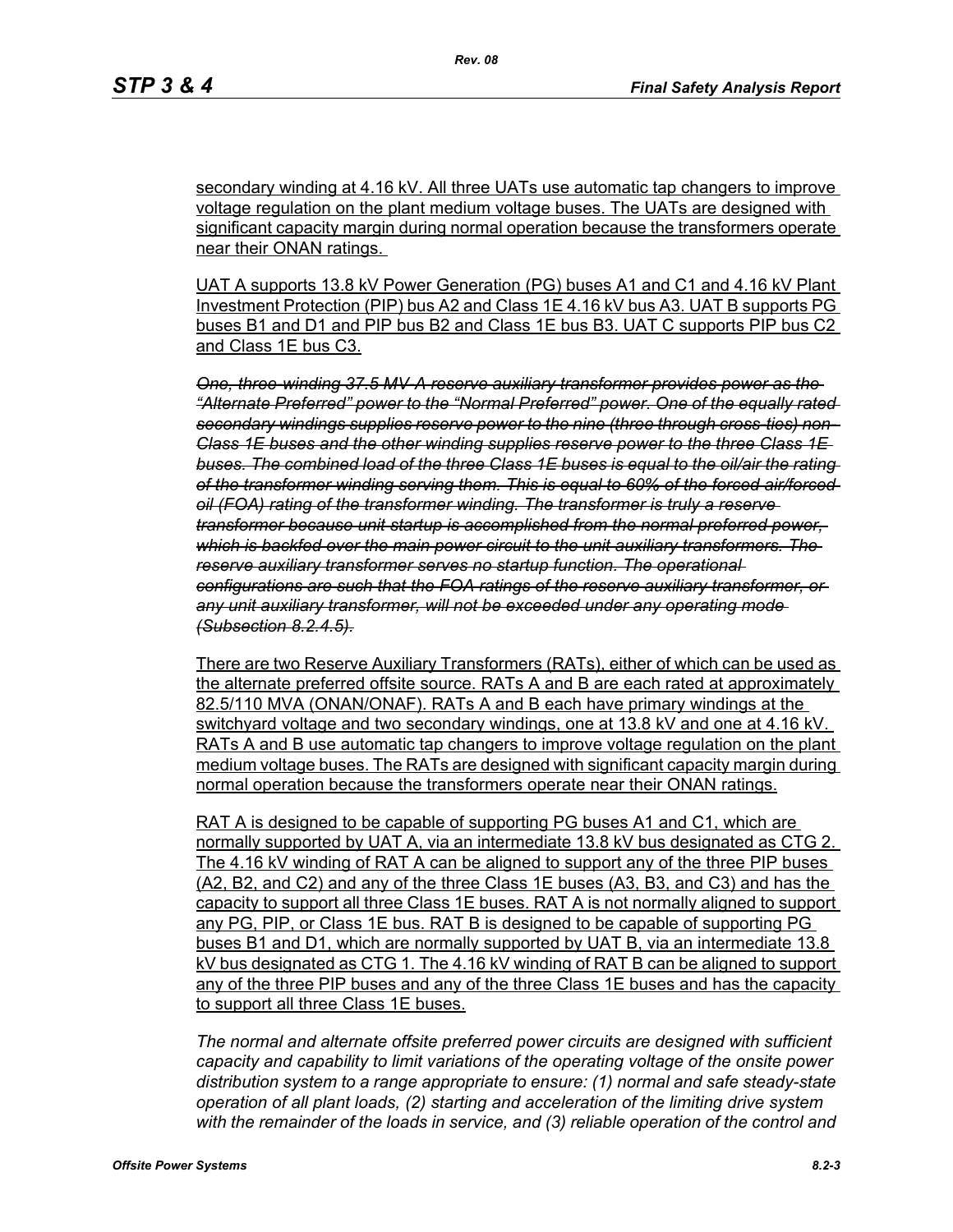*protection systems under conditions of degraded voltage [Subsection 8.3.1.1.7 (8)]. Specifically, the unit auxiliary transformers and the reserve auxiliary transformer*s *are designed to limit the voltage variation of the onsite power distribution system to ±10% of load rated voltage during all modes of steady state operation and a voltage dip of no more that* than *20% during motor starting.*

According to IEEE C57.19.100 the STP Units 3 & 4 site is a medium to heavy contamination environment due to its proximity to the coast and additional salt deposition from the Ultimate Heat Sinks. To prevent insulator and bushing failure on offsite power system equipment due to contamination from salt deposition, the bushings and insulators for offsite power equipment up to the switchyard will have a minimum creep distance of 44 mm/kV and a permanent coating.

STD DEP 8.3-1

## STD DEP Admin

*The unit* and reserve *auxiliary transformers are designed and constructed to withstand the mechanical and thermal stresses produced by external short circuits. In addition, these transformers meet corresponding requirements of the latest revisions of ANSI Standard C57.12.00. See Subsection 8.2.3(8)* 8.2.3 (4) *for interface requirements on the main step-up transformers and the reserve auxiliary transformer*s*. See Subsection 8.2.3(10) for interface requirements on the high-voltage circuit breakers and disconnect switches.*

## STD DEP 8.3-1

*The non-segregated phase bus* or power cable *that connects the unit auxiliary and reserve auxiliary transformers to the 6.9 kV* their respective *switchgear is sized to supply its load requirements and rated to withstand fault currents until the fault is cleared.*

The following site-specific supplement provides a description of the Offsite Power System for STP 3 & 4 addressing information requested by RG 1.206 and replacing the conceptual design provided in Subsection 8.2.5 of the reference ABWR DCD.

The offsite power system includes at least two (2) preferred sources of power for the reactor protection system and engineered safety features (ESFs) during normal, abnormal, and accident conditions. It includes a minimum of two (2) independent and physically separated 345 kV circuits of the six (6) circuits available from the transmission network as required by GDC 17. Five of the six (6) offsite circuits for STP 3 and 4 are existing transmission lines that were connected to the STP 1 & 2 switchyard and have been re-routed to the STP 3 & 4 switchyard. Of the six (6) transmission lines, four identified as preferred sources of power are as follows: White Point 39, Elm Creek 27, Velasco 27, and the tieline with a series reactor between STP 3 & 4 switchyard and the STP 1 & 2 switchyard. The remaining two (2) transmission lines, Hillje 44 and Blessing 44, are used for power transmission. However, these two lines do not meet the criteria of being independent and physically separated. Hillje 44 crosses under the Elm Creek 27 line at the Hillje switchyard. Blessing 44 connects to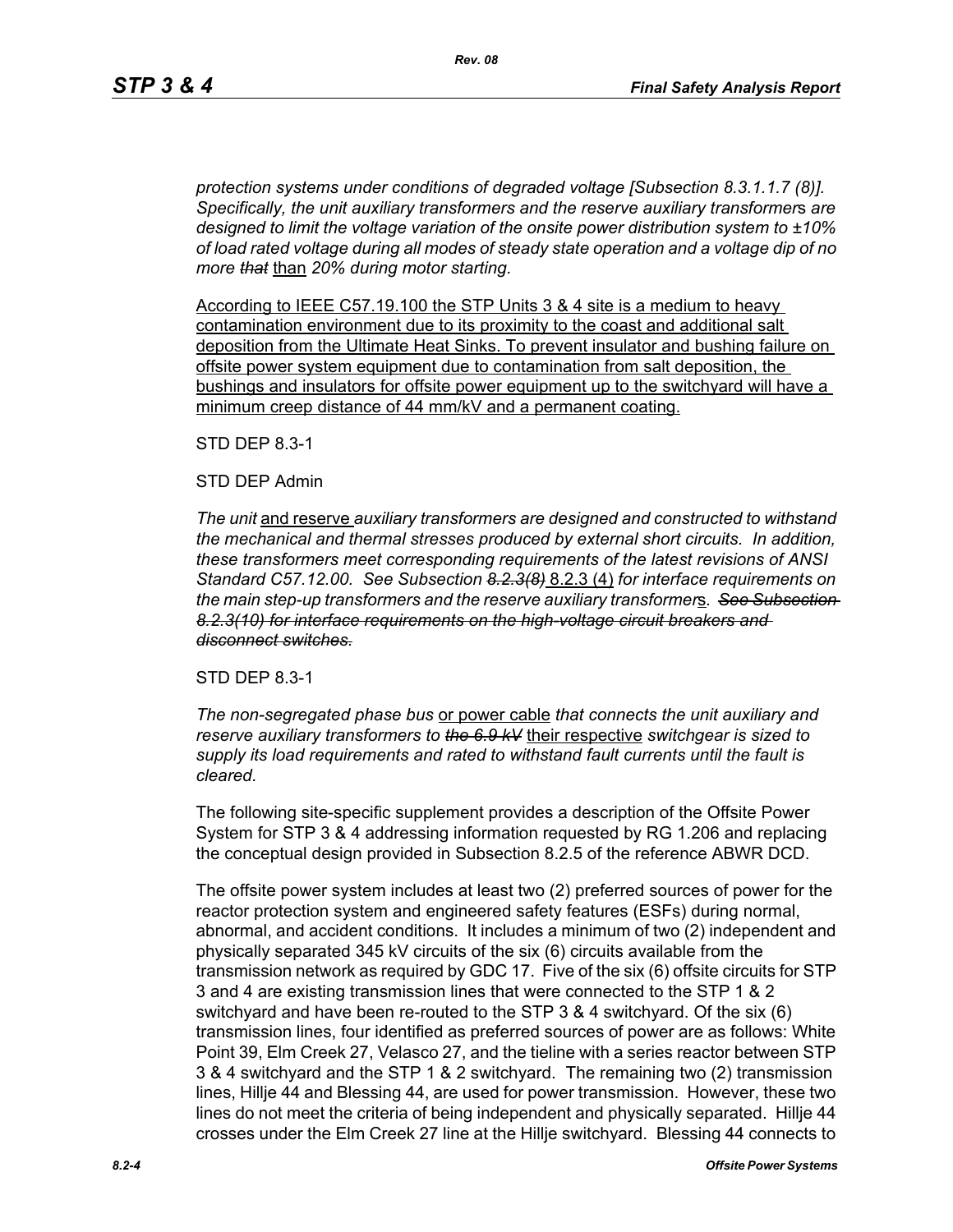the local 138 kV system via an autotransformer and is considered a source which can not supply adequet power and voltage under all operating scenarios. Refer to Figure 8.2-6 for 345 kV transmission configuration. The offsite power system encompasses the connections to the power grid, transmission lines (overhead and/or underground), transmission line towers, transformers, switchyard components and control systems, switchyard battery systems, MPT, and the RATs.

The offsite power system is designed to provide reliable and redundant sources of power for starting, operation, and safe shutdown of STP 3 & 4 in accordance with GDC 17. The offsite power system configuration, single line, general arrangement, and transmission network map are shown in the following figures:

|              | Figures 8.2-1 (7 sheets) Power Distribution Routing Diagrams |
|--------------|--------------------------------------------------------------|
| Figure 8.2-2 | 345 kV General Arrangement                                   |
| Figure 8.2-3 | 345 kV Switchyard Single Line Diagram                        |
| Figure 8.2-4 | 345 kV Switchyard Arrangement                                |
| Figure 8.2-5 | Transmission Network Map of ERCOT                            |
| Figure 8.2-6 | 345 kV Transmission Configuration                            |

## **8.2.1.2.1 Transmission Lines**

Six 345 kV transmission circuits rated from 896 MVA to 1793 MVA (Reference 8.2-3) connect the STP 3 & 4 switchyard to the Electric Reliability Council of Texas (ERCOT) grid, as shown on Figure 8.2-6. These six 345 kV circuits provide the source of AC power to the 345 kV switchyard. The 345 kV transmission circuits terminate at six points as follows: at Velasco 345 kV Substation (CenterPoint Energy); at Hillje 345 kV Switchyard (CenterPoint Energy); at Elm Creek 345 kV Switchyard (City of Public Service Board of San Antonio (CPS); at White Point 345 kV Substation (AEP Texas Central Company (TCC); at the STP 1 & 2 switchyard via a tieline with a series reactor (TCC); and at Blessing 345 kV Substation autotransformer (TCC). The Blessing 345 kV autotransformer is connected to the TCC's Blessing 138 kV Substation.

The STP 3 & 4 transmission lines utilize the existing (from STP 1 & 2) corridor and rights-of way for interconnects to the existing transmission grid. The description of the transmission system components for both existing and new structures as listed below fully describes and qualifies the use of this system within the present boundaries of the existing corridors. Transmission service providers (TSP) in the ERCOT region are subject to regulations of the Public Utility Commission of Texas (PUCT) that control new transmission facilities or interconnections needed to provide transmission service to and from the transmission grid. (Reference 8.2-3).

Three (3) existing rights-of-way commence from the STPEGS property (for STP 1, 2, 3, & 4) toward the termination points described below and shown on Figure 8.2-5. The eastern right-of-way is 100 ft wide and contains two (2) 345 kV circuits to Velasco (on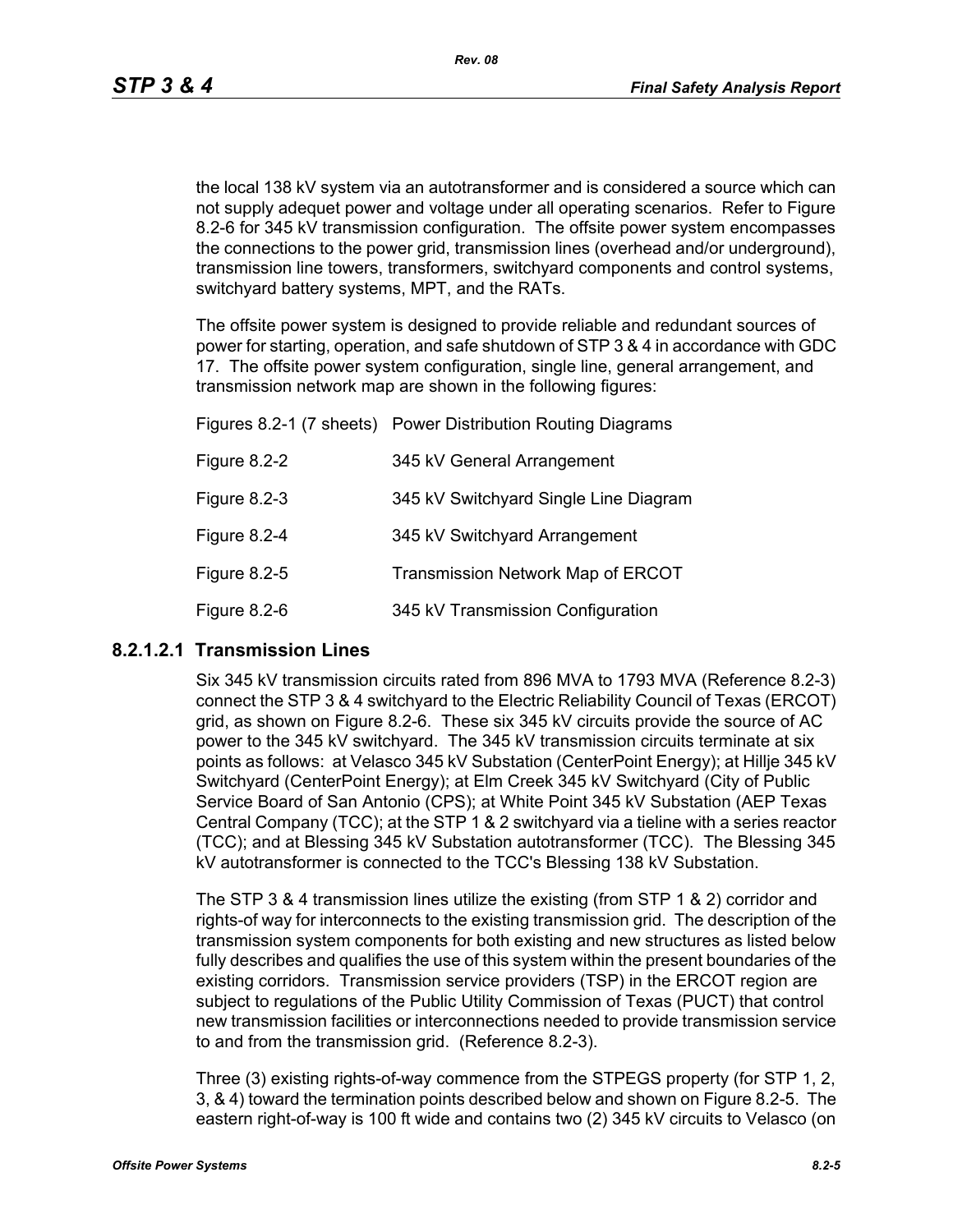double-circuit structures). The western right-of-way is 100 ft wide and contains a 345 kV circuit to Blessing. The middle or northwestern right-of-way is 400 ft wide and contains six (6) circuits. These circuits are carried on three sets of double-circuit towers. The Elm Creek 18 and the W.A.Parish 39 line locations are on the eastern structures, the Hillje 64 and the Elm Creek 27 lines are on the middle structures. The White Point 39 and the Hillje 44 line are on the western structures. There is adequate spacing between the middle and western towers to allow complete failure of one without jeopardizing the other. For the purpose of analysis, the right-of-way has been considered as two independent rights-of-way. This right-of-way is approximately 20 miles long and terminates in four separate rights-of-way varying in width from 100 to 150 ft. The Velasco 27 line includes an underground 345 kV cable that crosses under the two double circuit overhead lines that feed Elm Creek 18, Hillje 64, and W.A.Parish 39. This underground installation eliminates the possibility of a failure of the overhead lines from impacting the Velasco 27 line. The transmission configuration map showing the proposed usage of existing rights-of-way in the region is included in Figure 8.2-5. Refer to Figure 8.2-6 for transmission configuration for both STP 1 & 2 and STP 3 & 4.

A list of all transmissions circuits from each of the four transmission service providers to the STPEGS plant site is given in Table 8.2-2. This table includes all termination points, ownership of the circuit, circuit operating voltage, and approximate circuit length in miles.

The 345 kV transmission circuits are routed on rights-of-way as described above except for the distance from the rights-of-way to the STP 3 & 4 switchyard on the STPEGS plant property. In this small section, the 345 kV structures are arranged as depicted in Figure 8.2-2. The location of transmission circuits within this small section has been analyzed and failure of a tower due to failure of an adjacent tower has been determined not to adversely impact plant offsite power supply.

The 345 kV transmission system from STP 3 & 4 to the ERCOT grid is designed so that any two of the 345 kV transmission circuits from STP 3 & 4 may be taken out of service and the full-load generation of STP 3 & 4 can still be transmitted to their respective load centers. The loss of any double-circuit structure or any two transmission circuits does not reduce the availability of the offsite supply of power to the STP 3 & 4 345 kV switchyard. The transmission grid associated with the plant is further designed so the loss of an independent right-of-way may necessitate some reduction in generation output, but does not reduce the availability of the offsite supply of power. The transmission system is designed to maintain a voltage variance of +/- 5% without STP 3 & 4 reactive support in accordance with ERCOT Protocols, Operating Guides and Procedures (Reference 8.2-6). With a +/- 5% voltage variance on the grid, the onsite power distribution system maintains  $a +1$  10% voltage on the loads. The ERCOT Protocols, Operating Guides and Procedures also keep the frequency at 60 Hz except during periods of major generation loss. During periods of generation loss, frequency will drop; however, ERCOT employees automatic firm load shedding schemes which unload the grid and allow generators to recover to normal frequency.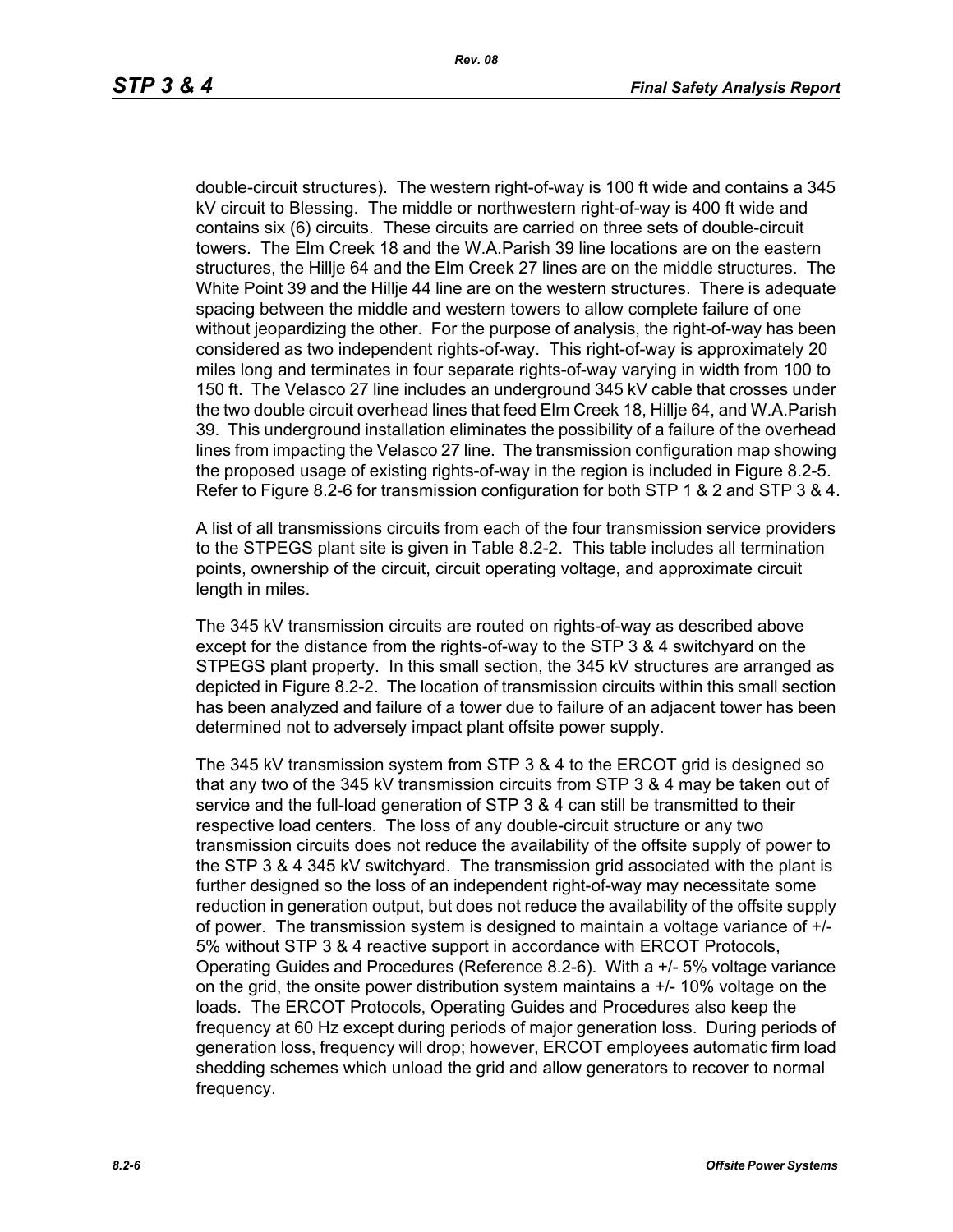All the transmission lines to the STPEGS plant are designed for reliability and performance. The structures for these circuits, as well as the 345 kV switchyard, are built to withstand hurricane force winds. In southeastern Texas, the ice-loading condition on transmission lines is not considered significant since it is less than the hurricane wind-loading on transmission or substation structures. The 345 kV structures have sufficient vertical spacing to minimize galloping conductor flashover. Galloping conductors have caused outages primarily of 138 kV and 69 kV vertically spaced circuits since the vertical spacing between conductors is much less than that for 345 kV circuits. Galloping conductors are considered a rare phenomenon in southeastern Texas. The Transmission Line Historical Data on Outages Due to Failures, Table 8.2-3, does not attribute any outages due to galloping conductors.

The isokeraunic level in thunderstorm days per year is moderate to moderately high for the Texas Gulf Coast area. Long-term historical data show this area to have approximately 65 thunderstorm days per year (Reference 8.2-4). The transmission line design has sufficient basic insulation level (BIL) to minimize lightning flashover from the expected number of lightning strokes (the number of lightning strokes is assumed proportional to the number of thunderstorm days per year).

The ERCOT grid and transmission system (as described in Section 8.1.1) ensures that AC offsite power is available for shutdown of STP 3 & 4 and for mitigating the consequences of postulated accidents at either unit.

## **8.2.1.2.2 Switchyard Description**

The STP 3 & 4 345 kV switchyard is sized and configured to accommodate the output of both units. The location of this switchyard is on the STP site approximately 650 feet north of STP 3 & 4. The switchyard layout and location are shown on Figures 8.2-2, 8.2-4 and 8.2-6.

As indicated on Figure 8.2-3, a breaker and-a-half scheme is incorporated in the design of the 345 kV switchyard. The switchyard bus is a 63 kA fault duty design. Circuit breakers and disconnect switches are sized and designed in accordance with ANSI Standard C37.06 (Reference 8.2-1). All circuit breakers are equipped with dual trip coils. The 345 kV circuit breakers in the switchyard are rated according to the following criteria:

- Circuit breaker continuous current ratings are chosen such that no single contingency in the switchyard (e.g., a breaker being out for maintenance) will result in a load exceeding 100 percent of the nameplate continuous current rating of the breaker.
- Interrupting duties are specified such that no fault occurring on the system, operating in steady-state conditions, will exceed the breaker's nameplate interrupting capability.
- **Momentary ratings are specified such that no fault occurring on the system,** operating in steady-state conditions, will exceed the breaker's nameplate momentary rating.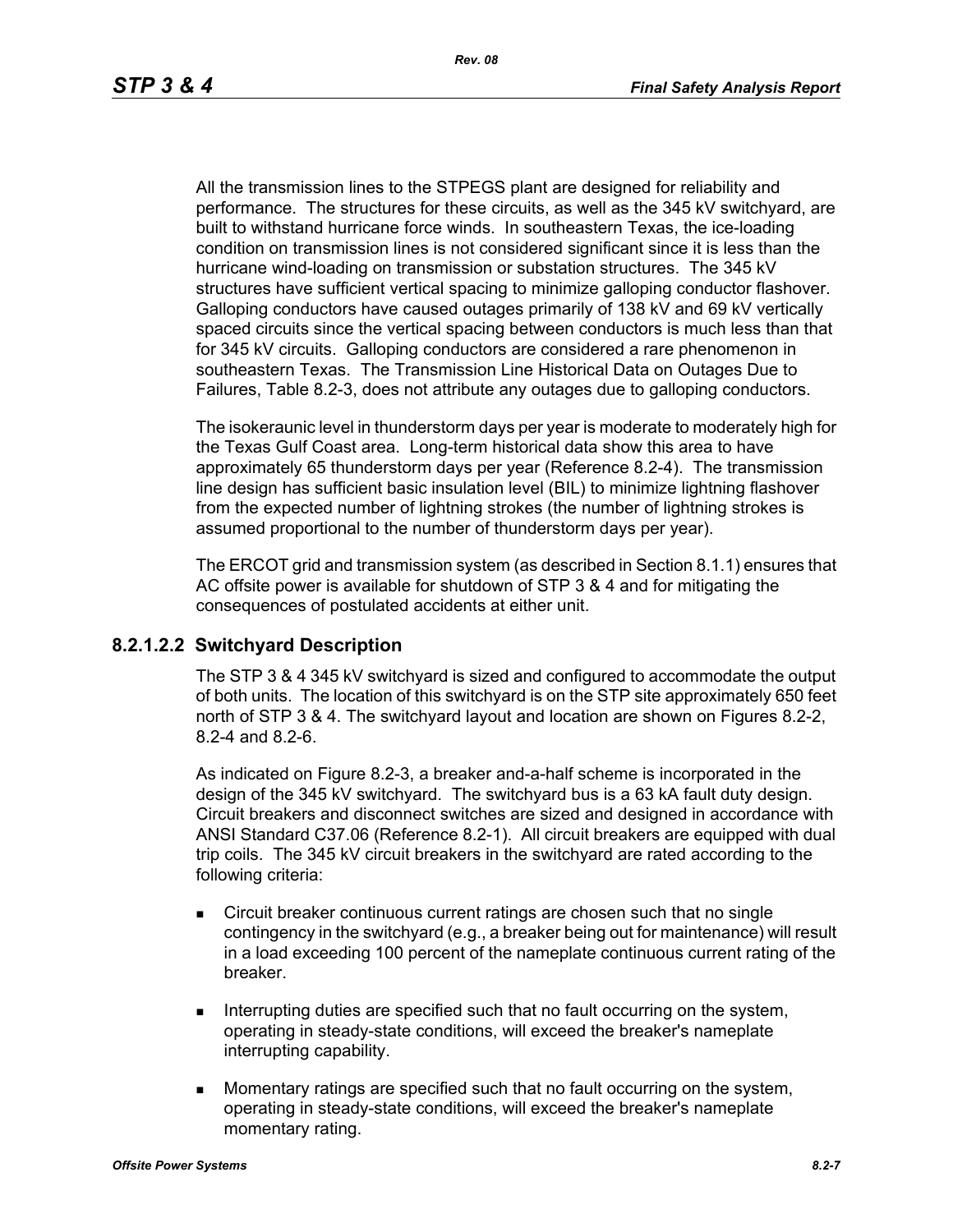**DED** Voltage ratings are specified to be greater than the maximum expected operating voltage.

All 345 kV breakers have a minimum symmetrical interrupting capability of 63,000 amperes. The Onsite Electrical System is designed for a future maximum switchyard short circuit contribution of 37 Gva.

The design of the switchyard is consistent with a standard breaker-and-a-half scheme, and includes seven bays in the configuration. The breaker-and-a-half switchyard arrangement offers the operating flexibility to maintain the anticipated operational containment integrity and other vital functions in the event of a postulated accident(s) as described in the Failure Modes and Effects Analysis (FMEA) Subsection 8.2.2.2. Some of the specific advantages of the breaker-and-a-half switchyard arrangement are:

- Any transmission line into the switchyard can be cleared either under normal or fault conditions without affecting any other transmission line or bus.
- Either bus can be cleared under normal or fault conditions without interruption of any transmission line or the other bus.
- **Any circuit breaker can be isolated for maintenance or inspection without** interruption of any transmission line or bus.
- A fault in a tie breaker or failure of the breaker to trip for a line or generator fault results only in the loss of its two adjacent circuits until it can be isolated by disconnect switches.
- A fault in a bus side breaker or failure of the breaker to trip for a line or generator fault results only in the loss of the adjacent circuits and the adjacent bus until it can be isolated by disconnect switches.

Electrical protection of circuits from the STP 3 & 4 switchyard use a primary and secondary relaying scheme. The current input for the protective relaying schemes come from separate sets of circuit breaker bushing current transformers. Also, the control power for all primary and secondary relaying schemes is supplied from separate 345 kV switchyard 125 VDC systems. These schemes are used for the following:

- The scheme is used on each of the six 345 kV transmission circuits from the STPEGS 345 kV switchyard to the ERCOT grid. The potential input for the primary and secondary transmission circuit relaying systems is supplied from fused branch circuits originating from a set of coupling capacitor potential devices connected to the associated transmission circuit.
- **The switchyard buses use a primary and backup scheme. The zone of protection** of each 345 kV bus includes all the 345 kV circuit breakers adjacent to the protected bus.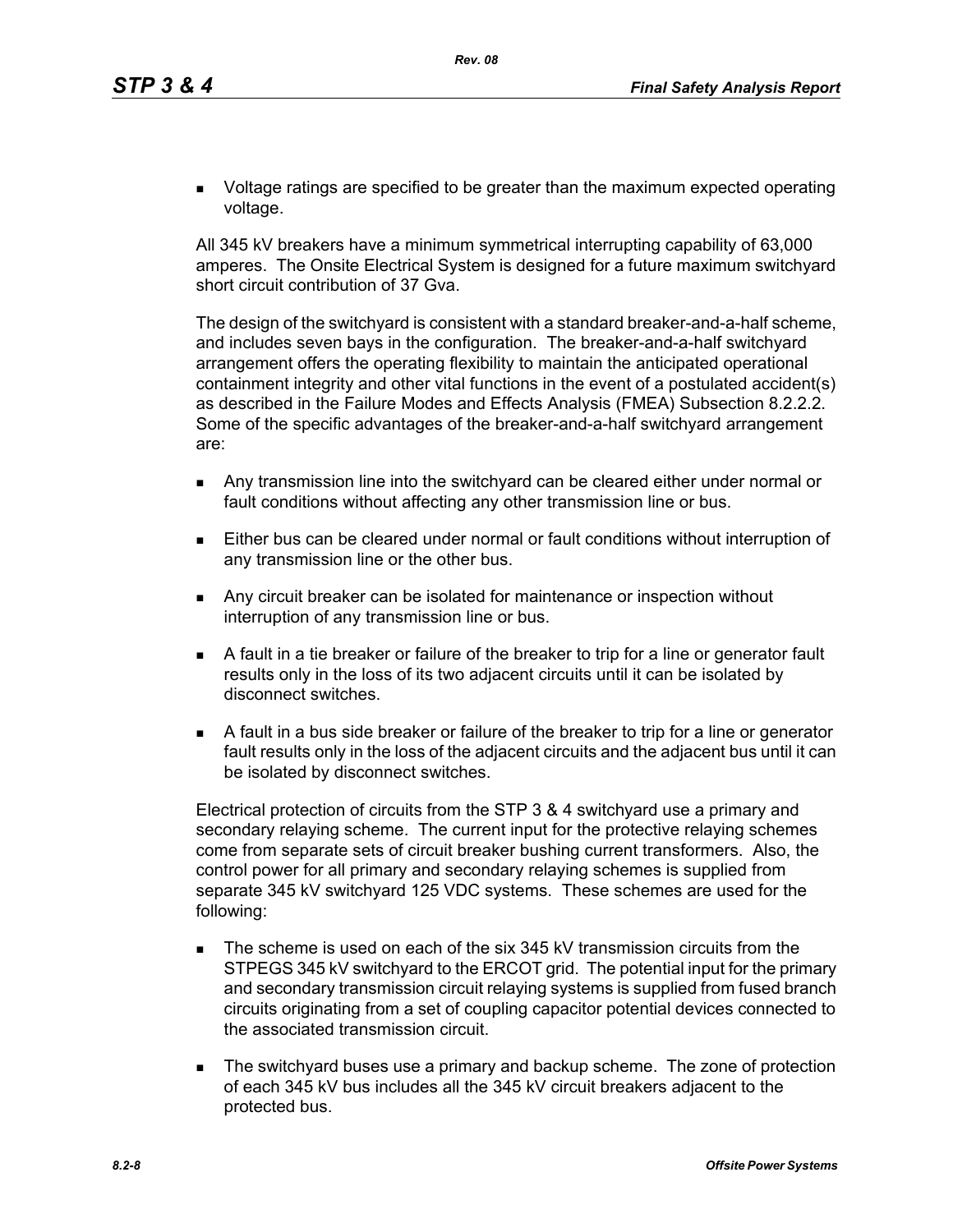**EXECT** Line protection for the main power transformers and reserve auxiliary transformers use primary and backup schemes.

In addition to the above described STP 3 & 4 345 kV switchyard relaying systems, each of the 345 kV circuit breakers has an associated circuit breaker failure relaying system. The primary and secondary relaying systems of the STP 3 & 4 345 kV switchyard are connected to separate trip circuits in each 345 kV circuit breaker.

For the two 125 VDC batteries located in the STPEGS 345 kV switchyard control house, each battery has its own battery charger. Each battery charger is connected to separate 480 VAC distribution panel boards also located in the control house. The 345 kV switchyard 125 VDC systems are entirely independent of the unit non-Class 1E and unit Class 1E battery systems.

The STP 3 & 4 345 kV switchyard 480 VAC and 120/240 VAC station service system consists of two 4.16 kV/480 VAC load center transformers, a 480 VAC double-ended load center, two 480 VAC distribution panel boards, a 480/120-240 VAC transformer bank and two 120/240 VAC distribution panel boards. The 4.16 kV/480 VAC load center transformers are supplied by two 4.16 kV non-Class 1E feeders, one from each unit, and each are provided with a backup power feed from the CTG.

The control cables for the switchyard breakers are routed through three parallel, independent cable trenches. The two outer trenches carry the primary relaying and control for all breakers. The center trench carries the secondary (or backup) relaying and control for all breakers. Cables are routed from each breaker to the respective trenches in such a fashion as to maintain separation between primary and secondary circuits.

## **8.2.1.2.3 Main Power and Reserve Auxiliary Transformers**

The main power transformer (MPT) and the reserve auxiliary transformers (RATs) tielines run south from the new 345 kV switchyard toward STP 3 & 4.

The MPT consists of three normally energized single phase transformers with an additional installed spare. Provisions are made to permit connecting and energizing the spare transformer following a failure of one of the normally energized transformers.

The calculated rated conditions for the MPT(s) are approximately 1612 MVA with a nominal voltage of approximately 26 kV and with taps at 105%, 102.5%, 100%, 97.5%, and 95% of 362.25 kV. The MPTs are each individually rated at approximately 537.5 MVA. MPT and high voltage circuits have sufficient impedance to limit the primary side maximum available fault current contribution from the system to that required by the main generator output circuit breaker.

The offsite transmission circuits from the transmission network through and including the main step-up power and reserve auxiliary transformers are designed and constructed to withstand the mechanical and thermal stresses from the worst case faults.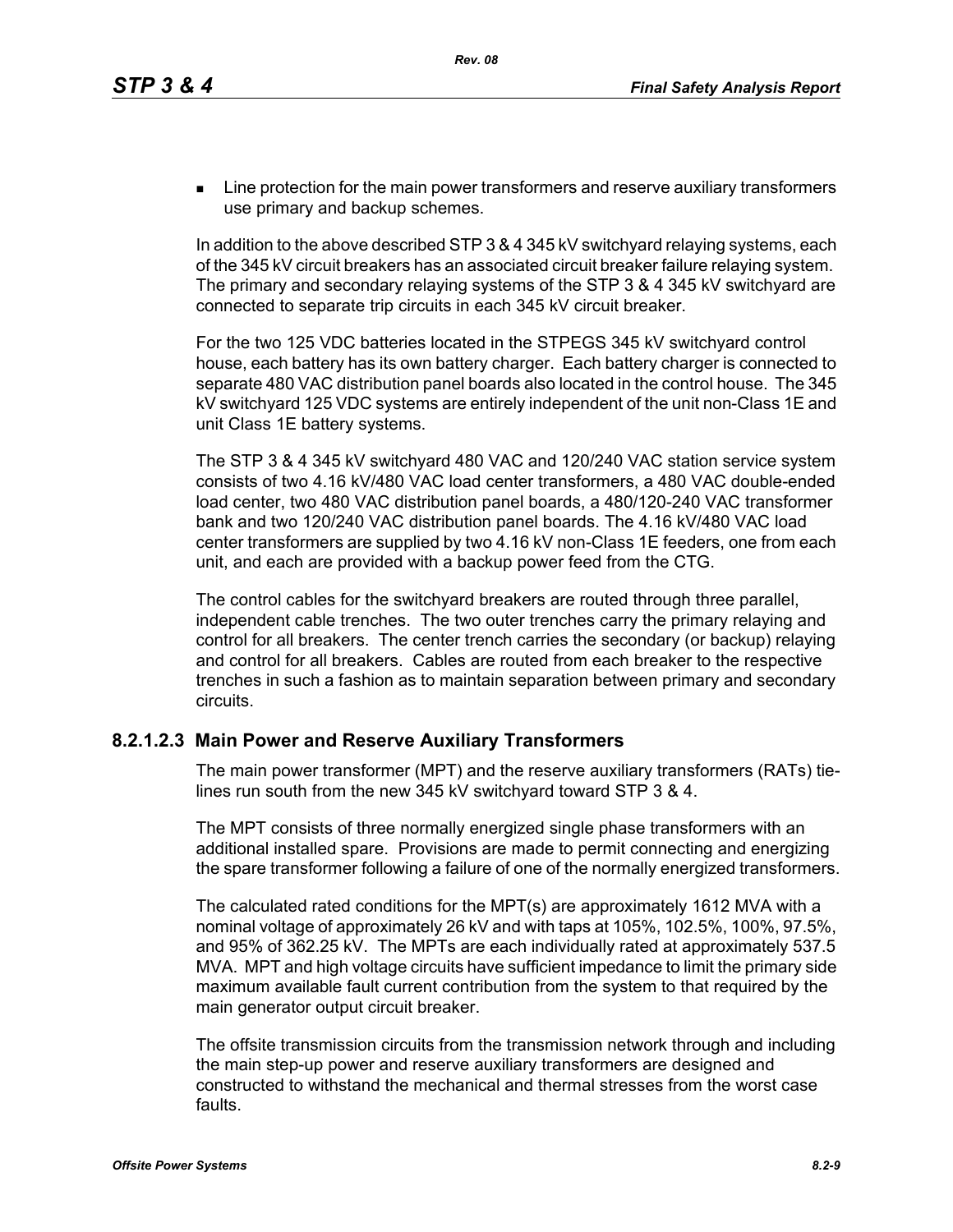The offsite transmission circuits from the transmission network through and including the main step-up power and reserve auxiliary transformers are sized to supply their load requirements during all design operating modes of their respective Class 1E divisions and non-Class 1E load groups.

The impedances of the unit auxiliary and reserve auxiliary transformers are compatible with the interrupting capability of the plant's circuit interrupting devices.

The main step-up power and reserve auxiliary transformers are provided with separate oil collection pits and drains to safe disposal area, and are provided with fire protection deluge systems as specified in Section 9A.4.6.

Each transformer has primary and backup protective devices. DC power to the primary and backup devices is supplied from separate non-Class 1E DC sources.

#### **8.2.1.3 Separation**

STD DEP 8.3-1

#### STD DEP Admin

*The location of the main power transformer, unit auxiliary transformers, and reserve auxiliary transformer*s *are shown on Figure 8.2-1. The reserve auxiliary transformer*s *is*are *separated from the main power and unit auxiliary transformers by minimum distance of 15.24m. It is a requirement that the 15.24m minimum separation be maintained between the switching station and the incoming tie lines (see Section 8.2.3). The transformers are provided with oil collection pits and drains to a safe disposal area.*

*Reference is made to Figures 8.3-1 for the single line diagrams showing the method of feeding the loads. The circuits associated with the alternate offsite circuit from the reserve auxiliary transformer*s *to the Class 1E buses are separated by walls or floors, or by at least 15.24m, from the main and unit auxiliary transformers. The circuits associated with the normal preferred offsite circuit from the unit auxiliary transformers to the Class 1E buses are separated by walls or floors, or by at least 15.24m, from the reserve auxiliary transformer*s*. Separation of the normal preferred and alternate preferred circuits is accomplished by floors and walls over their routes through the Turbine, Control and Reactor Buildings except within the switchgear rooms where they are routed to opposite ends of the same switchgear lineups.* Either reserve auxiliary transformer may be used to satisfy requirements as the alternate preferred power supply. Separation between the two reserve auxiliary transformers is not sufficient to allow each to be considered an independent offsite power supply.

#### STP DFP 8 2-1

*The alternate preferred feeds from the reserve auxiliary transformers are routed inside the Turbine Building. The Turbine Building switchgear feed from the reserve auxiliary transformer is routed directly to the Turbine Building switchgear rooms. The feed to the Control Building is routed in corridors outside of the Turbine Building switchgear*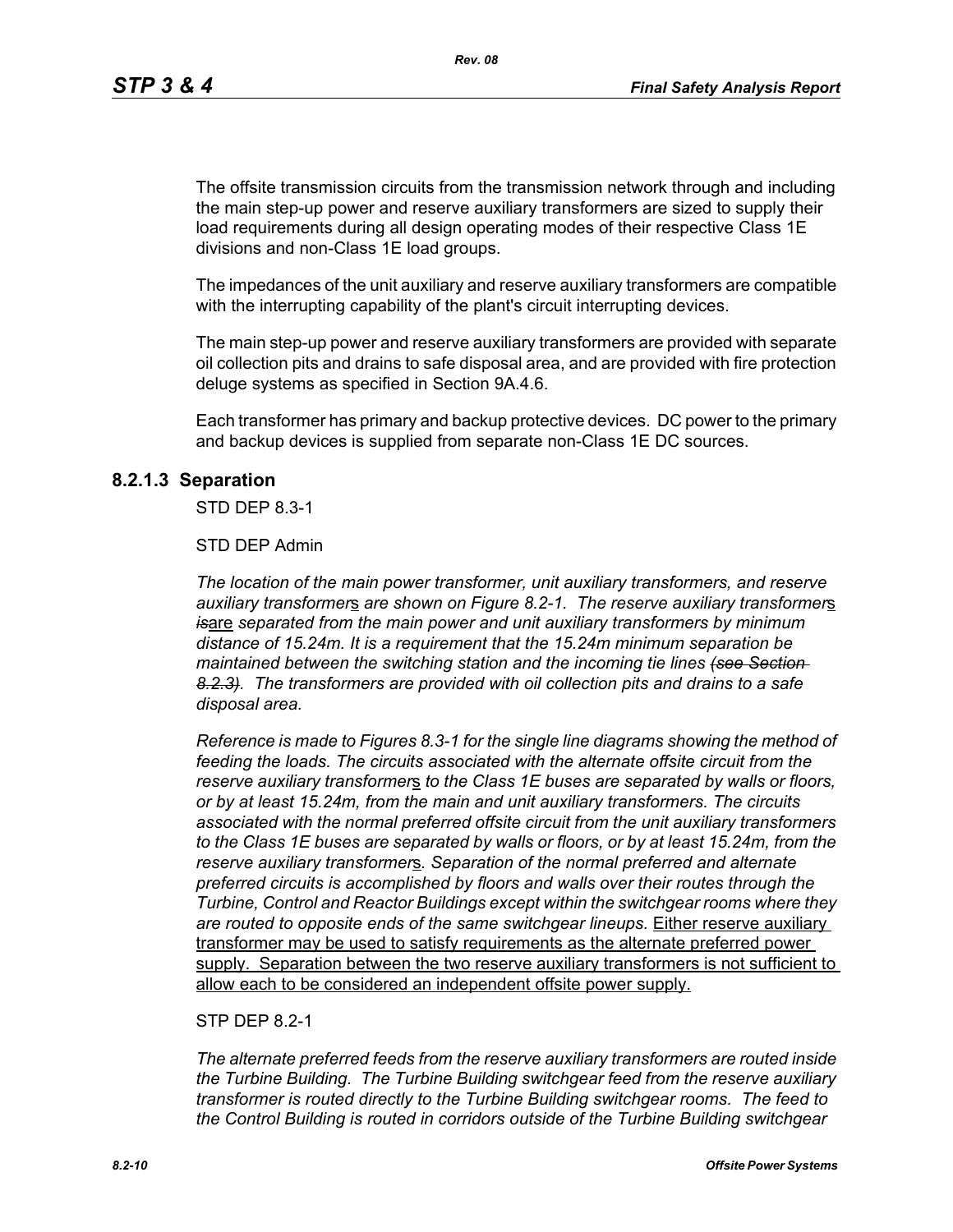*rooms. It exits the Turbine Building and crosses the Control Building roof on the opposite side of the Control Building from the route for the normal preferred power feeds. The steam tunnel is located between the normal preferred feeds and the alternate preferred feeds across the stepped roof of the Control Building. The alternate preferred power feed turns down between the Control and Reactor Building and enters the Reactor Building on the Division II* Division I *side of the Reactor Building. From there it continues on to the respective switchgear rooms in the Reactor Building.*

STD DEP 8.3-1

*Feeder circuit breakers from the unit auxiliary and reserve auxiliary transformers to the medium voltage (6.9 kV) switchgear are interlocked to prevent paralleling the normal and alternate power sources.*

#### STD DEP Admin

*Instrument and control cables associated with the normal preferred power circuits are separated [i.e., by 15.24m, or by walls or floors] from the instrument and control cables associated with the alternate preferred power circuits; with exception of the circuits in the control room, the circuits at the control and instrument DC power sources, and the interlock circuitry required to prevent paralleling of the two offsite sources. However, these circuits are electrically isolated and separated to the extent practical, and are not routed together in the same raceway. The reserve auxiliary transformer*s' *power, instrument and control cables do not share raceways with any other cables. The instrumentation and control circuits for the normal and alternate preferred power shall not rely on a single common DC power source. [See Subsection 8.2.3 items (13) and (15)]*

STD DEP 8.3-1

*A combustion turbine generator (CTG) supplies standby power to the non-Class 1E buses which supply the non-Class 1E plant investment protection (PIP) loads. It is a 9 MW* 20 MW (minimum) *rated self-contained unit which is capable of operation without external auxiliary systems. Although it is located on site, it is treated as an additional offsite source in that it supplies power to multiple load groups. In addition, manually controlled breakers provide the capability of connecting the combustion turbine generator to any of the Class 1E buses if all other AC power sources are lost.*

*In this way, the CTG provides a second "offsite" power source to any Class 1E bus being fed from the reserve auxiliary transformer*s *while the associated unit auxiliary transformer is out of service.*

## **8.2.2.1 General Design Criteria**

STP DEP 1.1-2

*(1) GDC 5 and RG 1.81 - Sharing of Structures, Systems and Components*

*The ABWR is a single-unit plant design. Therefore this GDC is not applicable.* STP 3 & 4 is a dual-unit station. STP 3 & 4 receive offsite power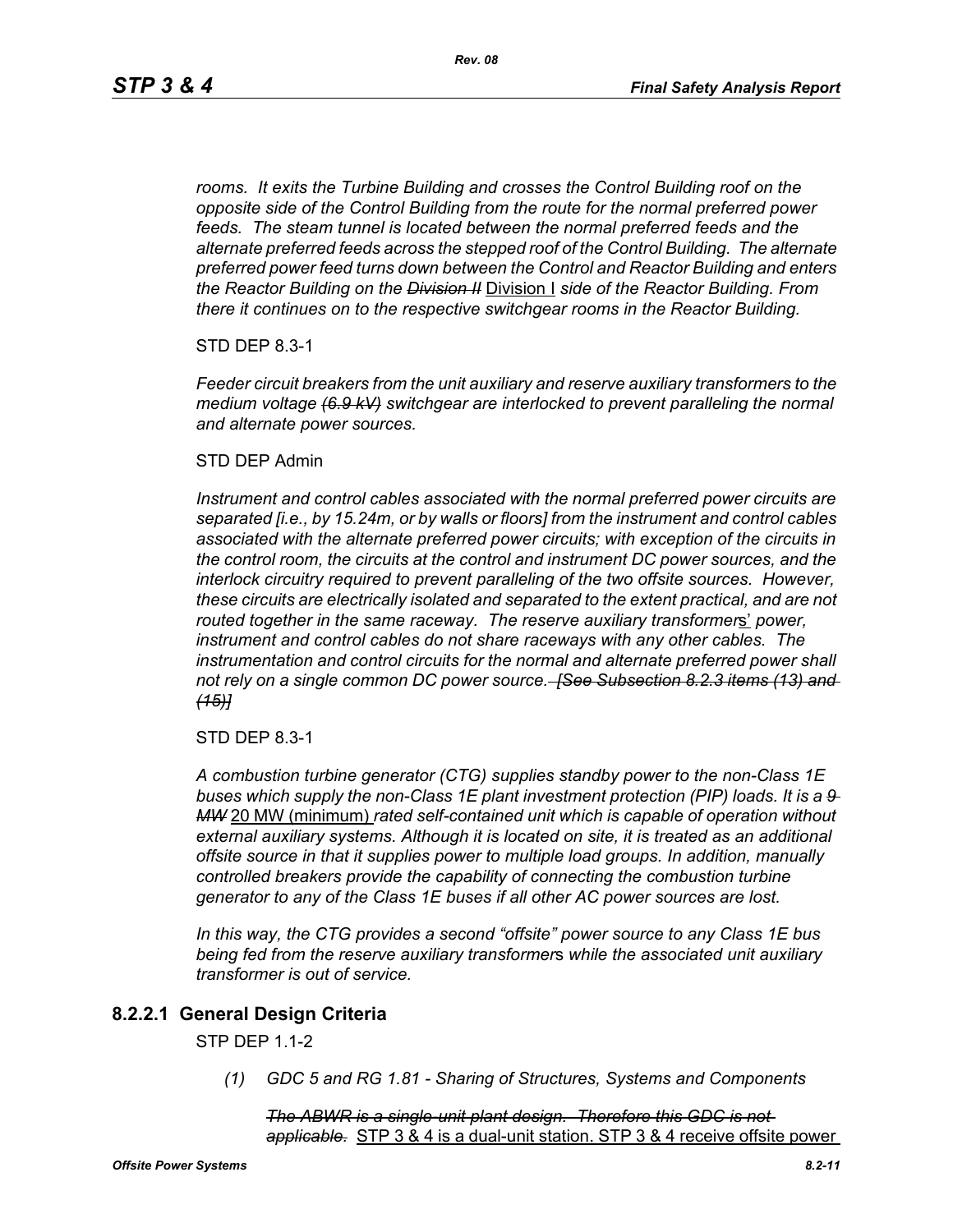from a common 345 kV switchyard through normal and alternate preferred power transmission lines and circuits in accordance with GDC 17. The Failure Modes and Effects Analysis (FMEA) discussed in Section 8.2.2.2 concludes that there are no single failures which can prevent the offsite power system from performing its function to maintain the anticipated operational containment integrity and other vital functions in the event of a postulated accident. The ability to perform an orderly shutdown and cooldown of the other unit in the event of an accident is not significantly impaired and it is concluded that GDC 5 and RG 1.81 are met.

#### STD DEP 8.3-1

*(2) GDC 17—Electric Power Systems*

*As shown in Figure 8.3-1, each of the Class 1E divisional 6.9* 4.16 *kV M/C buses can receive power from multiple sources. There are separate utility feeds from the offsite transmission network (via the main power transformer*, the unit auxiliary transformers, *and the reserve auxiliary transformer*s*).*

## **8.2.2.2 Failure Modes and Effects Analysis (FMEA)**

#### **8.2.2.2.1 Introduction**

This subsection provides a description of the failure modes and effects analysis (FMEA) for the "Offsite Power System" for the STP 3 & 4 units. This specific FMEA is a supplement and is provided for each of the following in accordance with RG 1.206:

- **Transmission Line Towers**
- Transmission Line Conductors
- 345 kV Switchyard
- **Exercuit Breakers**
- **Disconnect Switches**
- **Main Power Transformers (MPTs)**
- **Reserve Auxiliary Transformers (RATs)**

Regulatory Guide 1.206 requires that an FMEA be performed on Switchyard components to assess the possibility of simultanious failure of both prefered circuits as a result of single event.

## **8.2.2.2.2 Analysis**

Outage data on the 345 kV transmission lines of current experience is given in Table 8.2-3.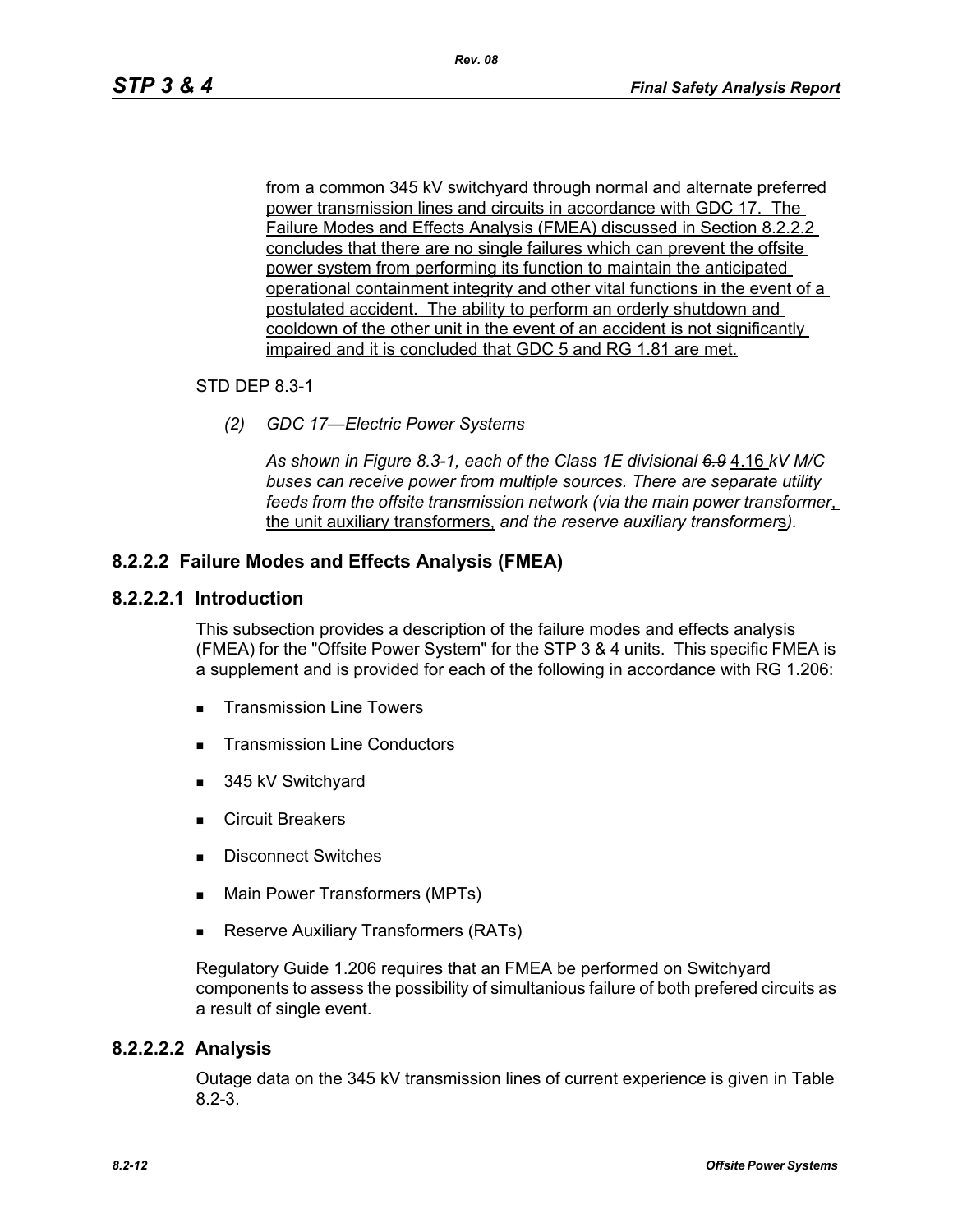## **8.2.2.2.2.1 Transmission Line Tower(s) Failure Mode Evaluation**

The 345 kV towers that will be constructed for STP 3 & 4 and the STP 1 & 2 transmission line towers that will be reworked for STP 3 & 4 are designed and constructed using the same type of design as the existing towers for STP 1 & 2. All towers for STP 1 & 2 are grounded with either ground rods or a counterpoise ground system. All transmission line towers are constructed and grounded using the same methods.

Failure of any one tower due to structural failure can at most disrupt and cause a loss of power distribution to only those circuits on the tower. The spacing of the towers between adjacent power circuits is designed to account for the collapse of any one tower.

Therefore, one of the preferred sources of power remains available for this failure mode in order to maintain the containment integrity and other vital functions in the event of a postulated accident(s).

#### **8.2.2.2.2.2 Transmission Line Conductor(s) Failure Mode Evaluation**

The transmission lines have conductors installed or resized with replacement conductors to the proper load carrying conductor size in order to accommodate the additional capacity as a result of STP 3 & 4.

Failure of a line conductor would cause the loss of one preferred source of power but not more than one.

Therefore, a minimum of one preferred sources of power remains available for this failure mode in order to maintain the containment integrity and other vital functions in the event of a postulated accident(s).

#### **8.2.2.2.2.3 345 kV Switchyard Failure Mode Evaluation**

As indicated in Figure 8.2-3 and 8.2-4, a breaker-and a-half scheme is incorporated in the design of the 345 kV switchyard for STP 3 & 4. The 345 kV equipment in the switchyard are all rated and positioned within the bus configuration according to the following criteria in order to maintain load flow incoming and outgoing from the units.

- Equipment continuous current ratings are chosen such that no single contingency in the switchyard (e.g., a breaker being out of for maintenance) can result in current exceeding 100 percent of the continuous current rating of the equipment.
- **Interrupting duties are specified such that no faults occurring on the system exceed** the equipment rating.
- **Momentary ratings are specified such that no fault occurring on the system** exceeds the equipment momentary rating.
- **DED** Voltage ratings are specified to be greater than the maximum expected operating voltage.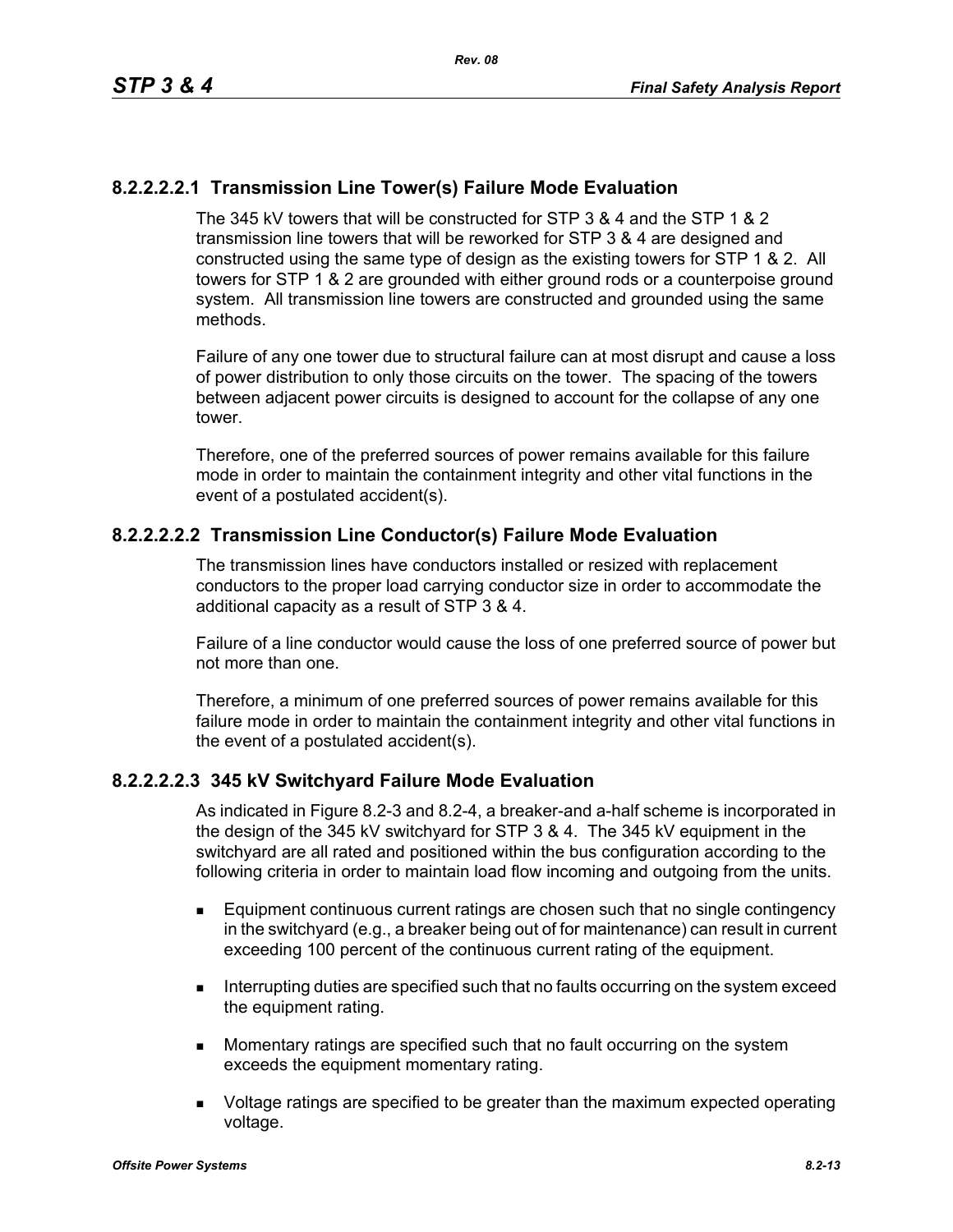The breaker-and-a-half switchyard arrangement offers the following flexibility to control a failed condition within the switchyard:

- Any faulted transmission line into the switchyard can be isolated without affecting any other transmission line.
- Either bus can be isolated without interruption of any transmission line or other bus.
- Each battery charger is connected to a 480 VAC distribution panel board located in the STP 3 & 4 345 kV switchyard control house. The 345 kV switchyard 125 VDC systems are independent of the unit non-Class 1E and unit Class 1E battery systems.
- A primary and secondary relaying system is included on each of the six 345 kV transmission circuits from the STP 3 & 4 345 kV switchyard to the ERCOT grid. All relay schemes used for protection of the offsite power circuits and the switching station equipment include primary and backup protection features. All breakers are equipped with dual trip coils. Each protection circuit which supplies a trip signal is connected to a separate trip coil.
- **Instrumentation and control circuits of the main power offsite circuit (i.e., normal** preferred power circuit) are separated from the instrumentation and control circuits for the reserve power circuit (i.e., alternate preferred power circuit)
- **The current input for the primary and secondary transmission circuit relaying** systems is supplied from separate sets of circuit breaker bushing current transformers. The potential input for the primary and secondary transmission circuit relaying systems is supplied from fused branch circuits originating from a set of coupling capacitor potential devices connected to the associated transmission circuit. The control power for the primary and secondary transmission circuit relaying systems is supplied from separate 345 kV switchyard 125 VDC systems.
- A primary and secondary relay system is included for protection of each of the STP 3 & 4 345 kV switchyard buses. The zone of protection of each 345 kV bus protection system includes all the 345 kV circuit breakers adjacent to the protected bus. The primary relay is the instantaneous high impedance type used for bus protection to detect both phase and ground faults. This relay is connected in conjunction with auxiliary relays and pilot wire relaying to form a differential protection, instantaneous auxiliary tripping, and transferred tripping relay system. The secondary relay system and pilot wire relaying is a duplicate of the primary relay system.
- The current input for the primary and secondary 345 kV bus relaying systems is supplied from separate sets of 345 kV circuit breaker bushing current transformers. The control power for the relay terminals of the primary and secondary 345 kV bus relaying systems located in the STP 3 & 4 345 kV switchyard control house is supplied from separate 345 kV switchyard 125 VDC systems.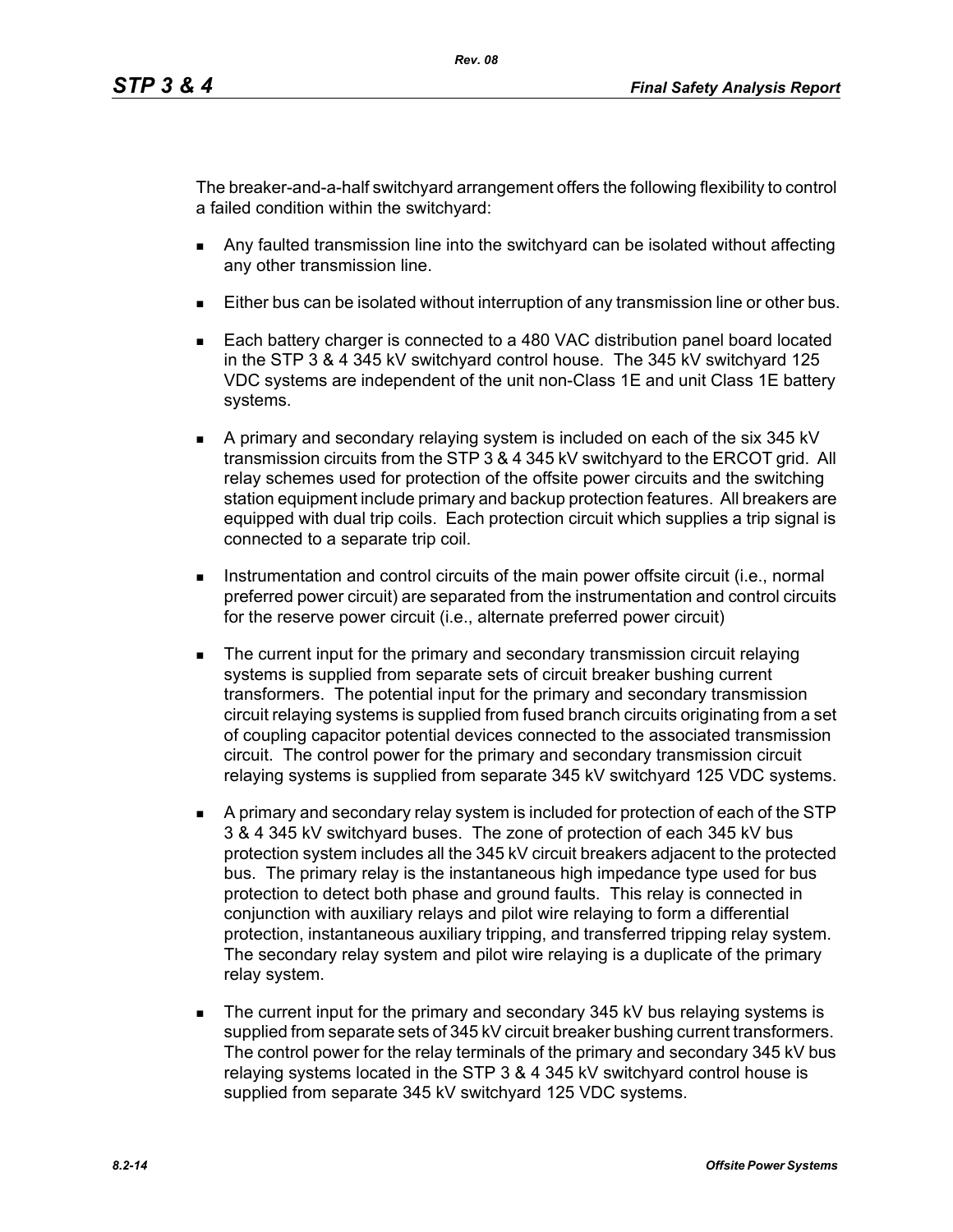*Rev. 08*

- A primary and secondary relay system is included on each of the circuits connecting the MPT(s) and the RAT(s) to their respective STP 3 & 4 345 kV switchyard position. The zone of protection of each of the MPT(s) circuit connection protection system includes two associated circuit breakers at the STP 3 & 4 345 kV switchyard and the high side bushings of the MPT(s). The secondary relay system is a duplicate of the primary relay system.
- The current input for the primary and secondary MPT and the RAT circuit connection relaying systems are supplied from separate sets of 345 kV circuit breaker bushing current transformers, MPT and RAT transformer bushing current transformers. The control power for the relay terminals of the primary and secondary MPT circuit connection relaying systems located in the STP 3 & 4 345 kV switchyard control house are supplied from separate 345 kV switchyard 125 VDC systems. The control power for the relay terminals of the primary and secondary MPT and RAT circuit connection relaying systems located at the unit relay room are supplied from the respective unit non-Class 1E 125 VDC battery systems.
- Spurious relay operation within the switchyard that trips associated protection system will not impact any primary or backup system.

Therefore, a minimum of one preferred source of power remains available for this failure mode in order to maintain the containment integrity and other vital functions in the event of a postulated accident(s).

## **8.2.2.2.2.4 Circuit Breakers Failure Mode Evaluation**

As indicated in Figures 8.2-3 and 8.2-4, a breaker-and-a-half scheme is incorporated in the design of the 345 kV switchyard for STP 3 & 4. The 345 kV equipment in the switchyard are rated and positioned within the bus configuration according to the following criteria in order to maintain load flow incoming and outgoing from the units:

- **EXECT** Circuit breaker continuous current ratings are chosen such that no single contingency in the switchyard (e.g., a breaker being out for maintenance) will result in a load exceeding 100 percent of the nameplate continuous current rating of the breaker.
- Interrupting duties are specified such that no fault occurring on the system, operating in steady-state conditions will exceed the breaker's nameplate interrupting capability.
- **Any circuit breaker can be isolated for maintenance or inspection without** interruption of any transmission line or bus.
- A fault in a tie breaker or failure of the breaker to trip for a line or generator fault results only in the loss of its two adjacent circuits until it can be isolated by disconnect switches.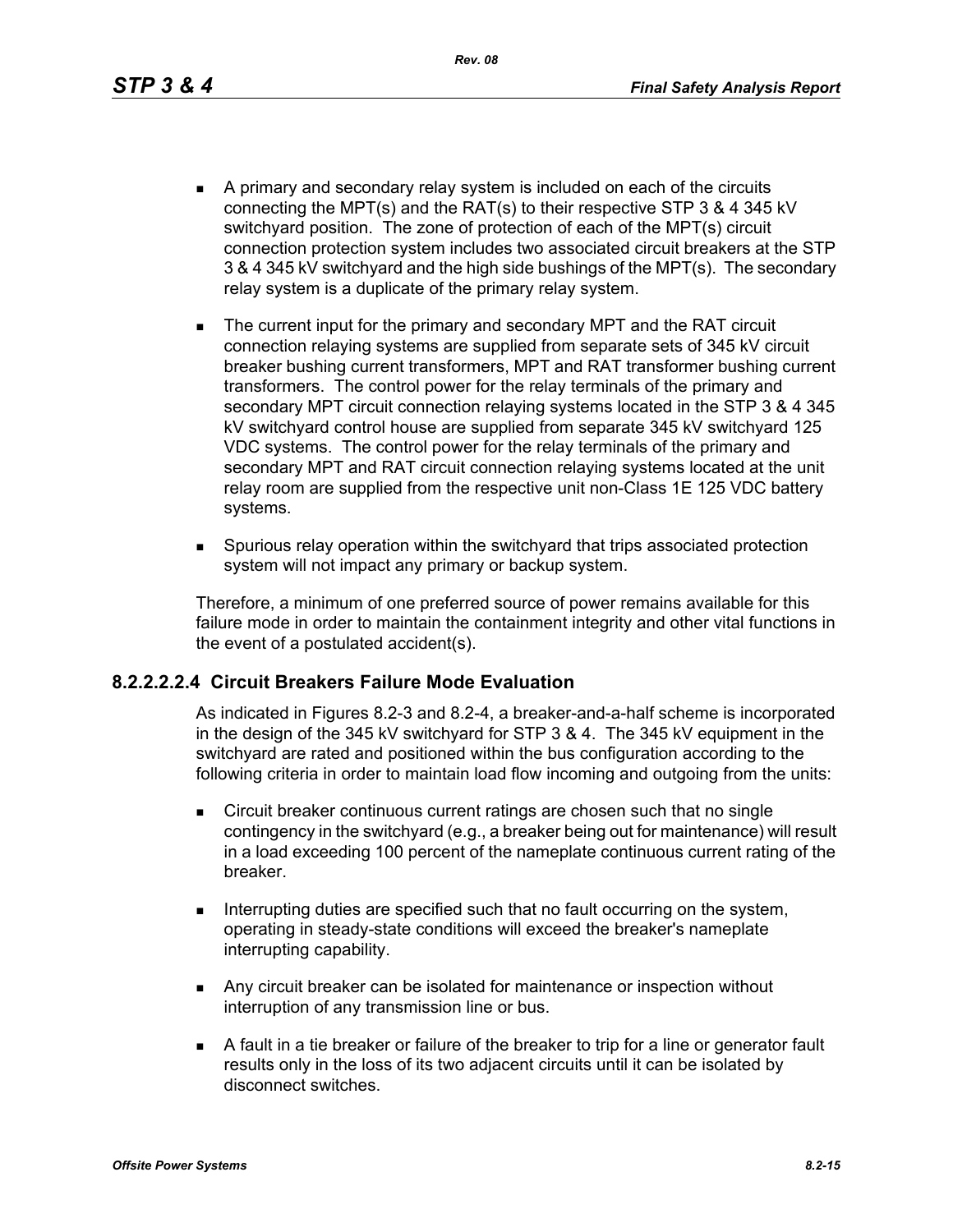A fault in a bus side breaker or failure of the breaker to trip for a line or generator fault results only in the loss of the adjacent circuits and the adjacent bus until it can be isolated by disconnect switches.

In addition to the above described STP 3 & 4 345 kV switchyard relaying systems, each of the 345 kV circuit breakers has a primary protection rely and a backup protection relay. The primary relay is a different type or manufacture from the backup relay. This will preclude common mode failure issues with the protection relays.

The primary and secondary relaying systems of the STP 3 & 4 345 kV switchyard are connected to separate trip circuits in each 345 kV circuit breaker. The control power provided for the 345 kV switchyard primary and secondary relaying protection and breaker control circuits consists of two independent 125 VDC systems.

## **8.2.2.2.2.5 Disconnect Switch(s) Failure Mode Evaluation**

All 345 kV disconnect switches have a momentary rating higher than the available short circuit level. The disconnect switches are implemented into the switchyard configuration to isolate main power circuits that have failed or are out for maintenance. A failure of the disconnect switch results only in the loss of its two adjacent circuits.

Therefore, a minimum of one preferred source of power remains available for this failure mode in order to maintain the containment integrity and other vital functions in the event of a postulated accident(s).

## **8.2.2.2.2.6 Main Power Transformers (MPTs) Failure Mode Evaluation**

A primary and secondary relay system precludes any failure interruption of power to the plant as a result of a lost or damaged MPT(s).

Failure of any MPT will require a transfer of power to the standby RATs. Each RAT has a rating equal or greater to that of a UAT and the capability to supply all Engineered Safety Feature buses in a unit.

## **8.2.2.2.2.7 Reserve Auxiliary Transformers (RATs) Failure Mode Evaluation**

The RAT(s) serve as a standby transformer to the UAT(s) associated with the respective unit and an alternate path to offsite power. Each RAT has the capacity to supply all Engineered Safety Feature (ESF) buses in a unit.

Failure of any transformer will result in a manual transfer of the sources of power for the 13.8kV plant generation buses, plant investment protection buses and ESF buses and will be initiated by the operator from the control room.

## **8.2.2.2.3 Conclusion**

The finding of the FMEA is that there are no single failures which can prevent the "Offsite Power System" from performing its function to maintain the anticipated operational containment integrity and other vital functions in the event of a postulated accident(s).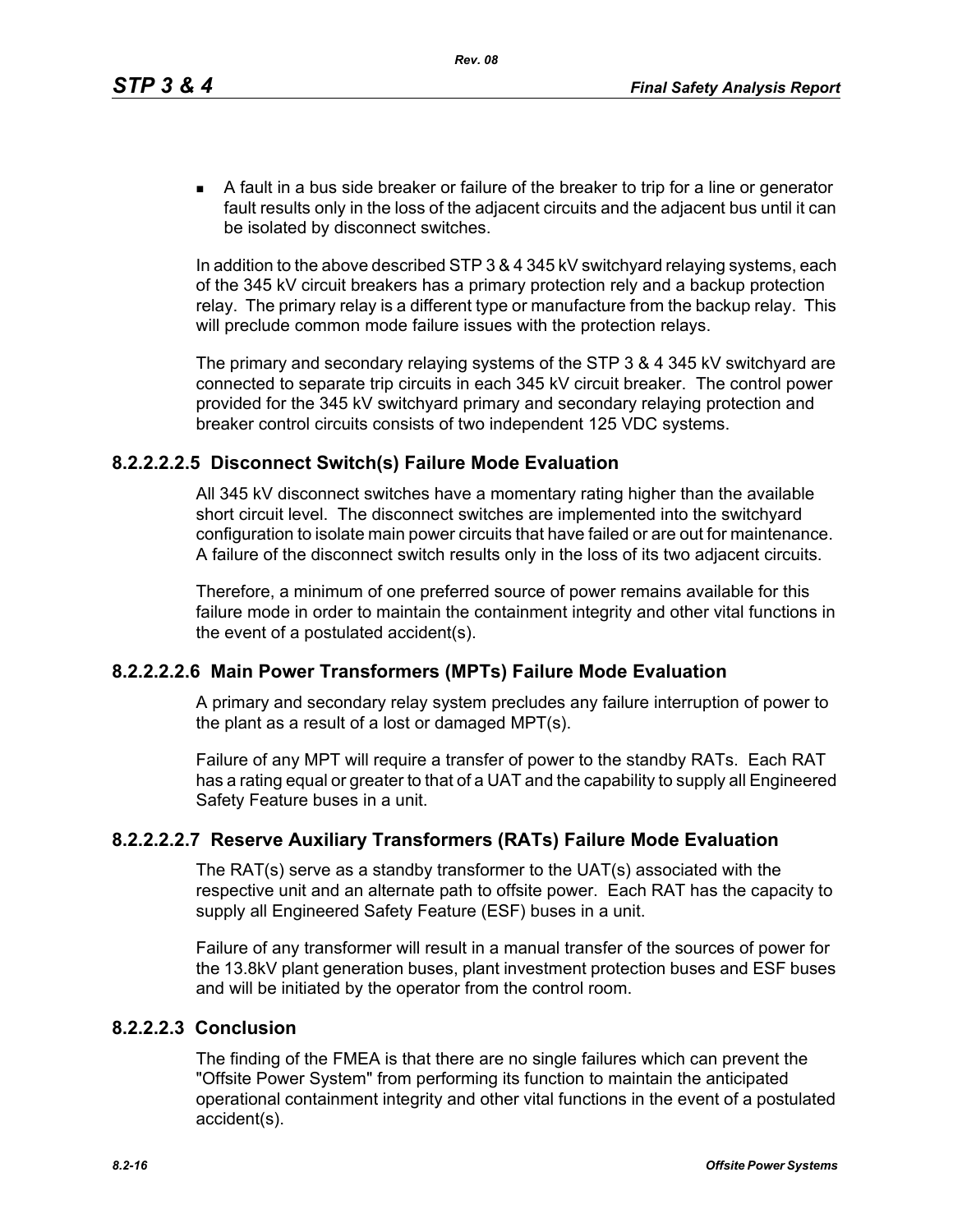## **8.2.2.3 Grid Analysis**

This subsection provides an analysis in accordance with RG 1.206.

An interconnection study (Reference 8.2-3) was performed by the transmission companies for steady state short circuit and stability analysis. These steady state analyses are performed for single and double circuit contingency on the 345 kV transmission system surrounding STP. The details as stated in Subsection 8.2.1.2.1 describing the offsite power system are met in accordance with North American Electric Reliability Corporation, ERCOT, TCC, and CenterPoint Energy planning criteria. These studies further demonstrate that the loss of any double-circuit 345 kV transmission line, the loss of any two 345 kV transmission circuits, or the loss of all circuits on any single independent right-of-way do not endanger the supply of offsite power required for starting, operation, and safe shutdown of STP 3 & 4.

A short circuit analysis has been performed as part of the interconnection study. The calculated maximum short circuit level at the STP 3 & 4 switchyard is less than the equipment short circuit criteria rating.

Stability studies were undertaken to evaluate the dynamic stability performance of both the proposed expansion and the existing STP power plants during transmission disturbances. Three phase fault initiated tripping events involving existing STP 1 & 2 switchyard, STP 3 & 4 switchyard and the Hillje 345 kV switchyard transmission outlets were simulated. These cases included all the possible double circuit tower outage combinations, as well as selected pairs of independent line outages. All 345 kV transmission lines cleared the faults within 4 cycle duration. The simulation results indicate stable operation of the existing STP 1 & 2 and STP 3 & 4 for all second level transmission line contingency conditions. The stability of the grid is fully maintained when considering the loss of the largest generation source, STP 3 & 4, based on the interconnection study (Reference 8.2-3).

Based on this interconnection study (Reference 8.2-3), the preferred sources of power are maintained across the associated power grid and will remain available to maintain the anticipated operational containment integrity and other vital functions in the event of a postulated accident(s).

ERCOT uses a real time contingency analysis to determine the condition of the grid for a multitude of single contingencies. For STP 3 & 4, ERCOT will run single contingencies for loss of largest generation and critical transmission lines like the analysis performed for STP 1 & 2 via the requirements of ERCOT's Protocols, Operating Guides and Procedures (Reference 8.2-6). During periods of instability or when analyzed switchyard voltages are lower than the allowed limit, the transmission operator will notify STP 3 & 4.

## **8.2.2.3.1 Grid Availability**

ERCOT is composed of bulk power systems. The organization of ERCOT includes an engineering subcommittee which conducts joint studies by testing the adequacy of the bulk power system. The studies performed jointly by the members of the ERCOT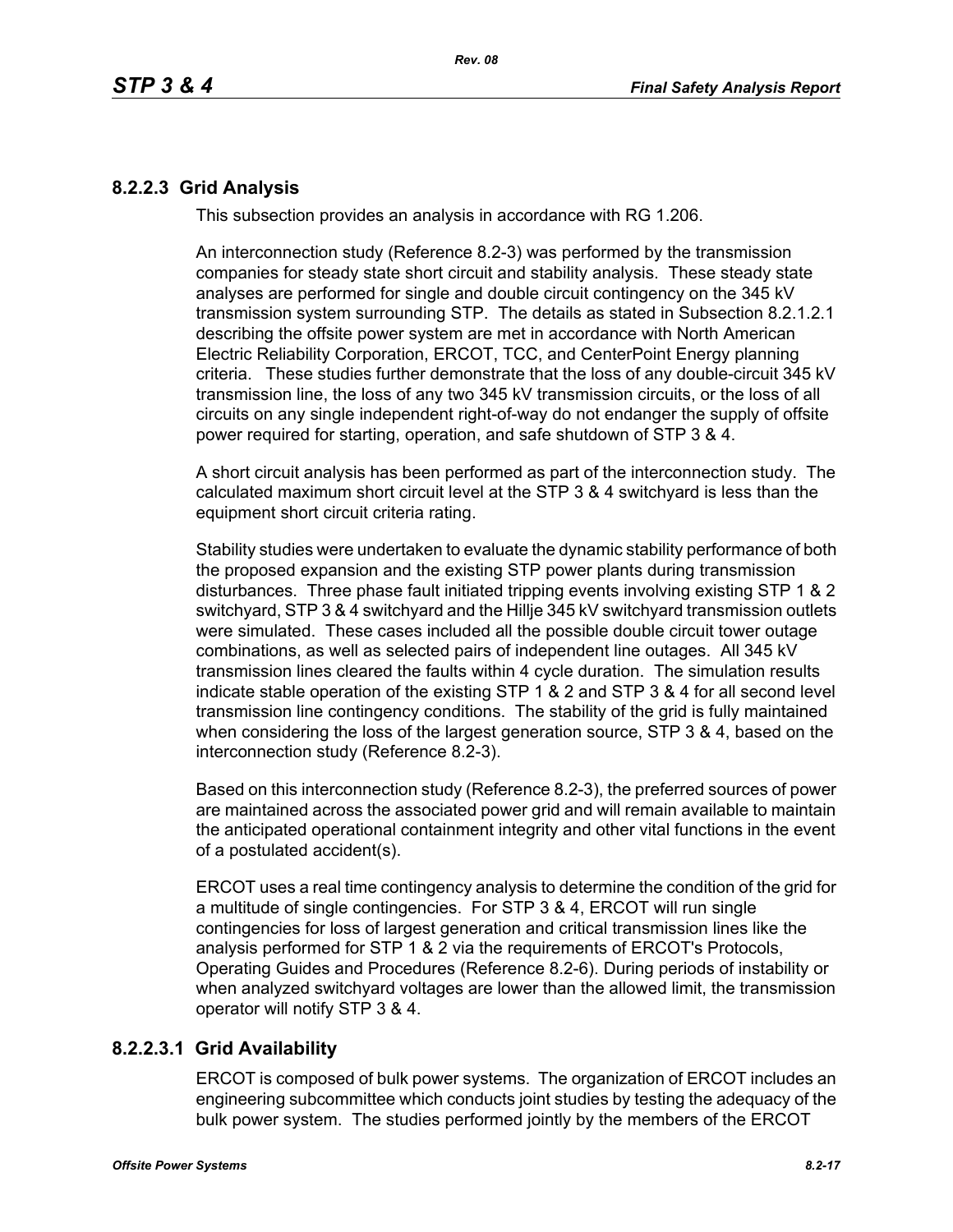Engineering Planning Subcommittee include steady-state load flow, transient stability, and loss-of-load probability (generation planning). The load flow and transient stability cases are designed to test the ERCOT bulk power planning criteria for reliability. Of primary importance in these ERCOT studies is the adequacy of the interconnection and bulk power system (primary 345 kV) to provide import capability to any system.

ERCOT relies on the TSPs to interconnect generation and loads to the ERCOT grid. For generators, an interconnection agreement is entered and provides rules and operating requirements. STP 3 & 4 interconnection agreement is expected to be similar to the STP 1 & 2 interconnection agreement. STP 1 & 2 agreement (Reference 8.2-5) requires the TSPs to support the needs of the nuclear plant for real time operation of the grid and for long term planning studies, including increased loading of the transmission system and new generation facilities.

The major load areas of the ERCOT system are interconnected by a 345 kV transmission network. The 345 kV voltage level is used for the bulk transmission system because it provides a high degree of reliability and has sufficient transport capability between the major load and generation areas.

The 345 kV transmission systems from STPEGS to the ERCOT grid are designed with sufficient BIL to endure expected lightning and switching surge voltage and expected insulator contamination. Design of transmission towers and circuit components conform to industry requirements. Studies and outage data in Table 8.2-3 demonstrate that offsite power for safe shutdown of the electrical system is highly reliable and no improvement in line outage rate is experienced.

## **8.2.3 Interface Requirements**

The following site-specific supplements address the interface requirements for this subsection. STP 3 & 4 Offsite Power System meets the design bases assumptions, as referenced below:

- (1) Reference Subsection 8.2.1.2.
- (2) Reference Subsection 8.2.1.2.1.
- (3) Reference Subsection 8.2.1.2.1.
- (4) Reference Subsections 8.2.1.2, 8.2.1.2.1, 8.2.1.2.2 and 8.2.1.2.3.
- (5) Reference Subsections 8.2.1.2.3.
- (6) Reference Subsections 8.2.1.2, 8.2.1.2.1, 8.2.1.2.2 and 8.2.2.2.2.3 and Figure 8.2-1.
- (7) Reference Subsections 8.2.1.2, 8.2.1.2.2 and 8.3.2.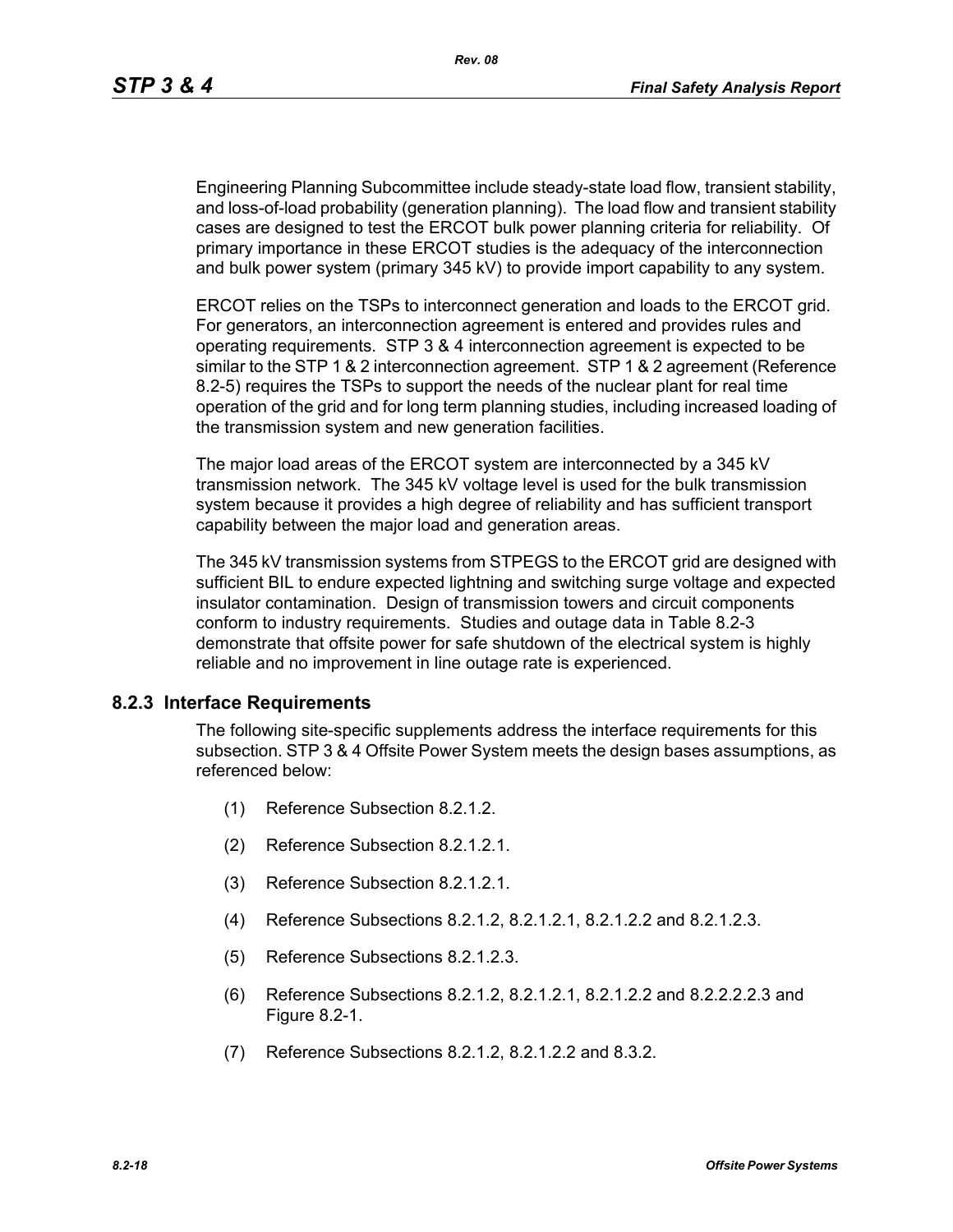# **8.2.4 COL License Information**

## **8.2.4.1 Periodic Testing of Offsite Equipment**

The following site-specific supplement addresses COL License Information Item 8.2.

Offsite power systems are designed to test periodically: (1) the operability and functional performance of the components of the offsite power systems, such as onsite power sources, relays, switches, circuit breakers, and buses, and (2) the operability of the systems as a whole and, under conditions as close to design as practical, the full operational sequence that brings the systems into operation, including operation of applicable portions of the protection system, and the transfer of power among the nuclear power unit, the offsite power system and the onsite power system. Procedures will be developed prior to fuel load to include periodic testing and/or verification of the following items 1-9. These will be established to be consistent with the requirements of GDC 18 and the plant operating procedure development plan in Section 13.5 (COM 8.2-1). The procedures will provide for the following:

- (1) Verify normal offsite power circuit to be energized and connected to the appropriate Class 1E distribution system division and alternate offsite power circuit to be energized at least once every 12 hours.
- (2) Maintenance, calibration and functional test for instrumentation, control, and protection systems, equipment, and components associated with the normal and alternate offsite preferred circuits. Calibration of instrumentation and functional tests include tolerances for relays and meters such that minimum operable voltages for offsite power will not be exceeded, based on the design of the system. Functional test will be performed on transformers with load tap equipment including the controller. The test procedures include expected effects on the distribution system and equipment during the test. Relay testing will be performed periodically in accordance with applicable industry standards or industry accepted practice.
- (3) The required Class 1E and non-Class 1E loads can be powered from their designated preferred power supply within the capacity and capability margins specified in Tier 2 for the offsite system circuits.
- (4) Functional testing of undervoltage schemes that detect the loss of the offsite preferred power supply.
- (5) Preferred power supplies switching
- (6) Surveillances for the batteries and chargers meet accepted industry standards for their design load profiles and recharge times. Battery discharge testing will be performed periodically in accordance with applicable industry standards or industry accepted practice.
- (7) Maintenance and functional test for the generator breaker.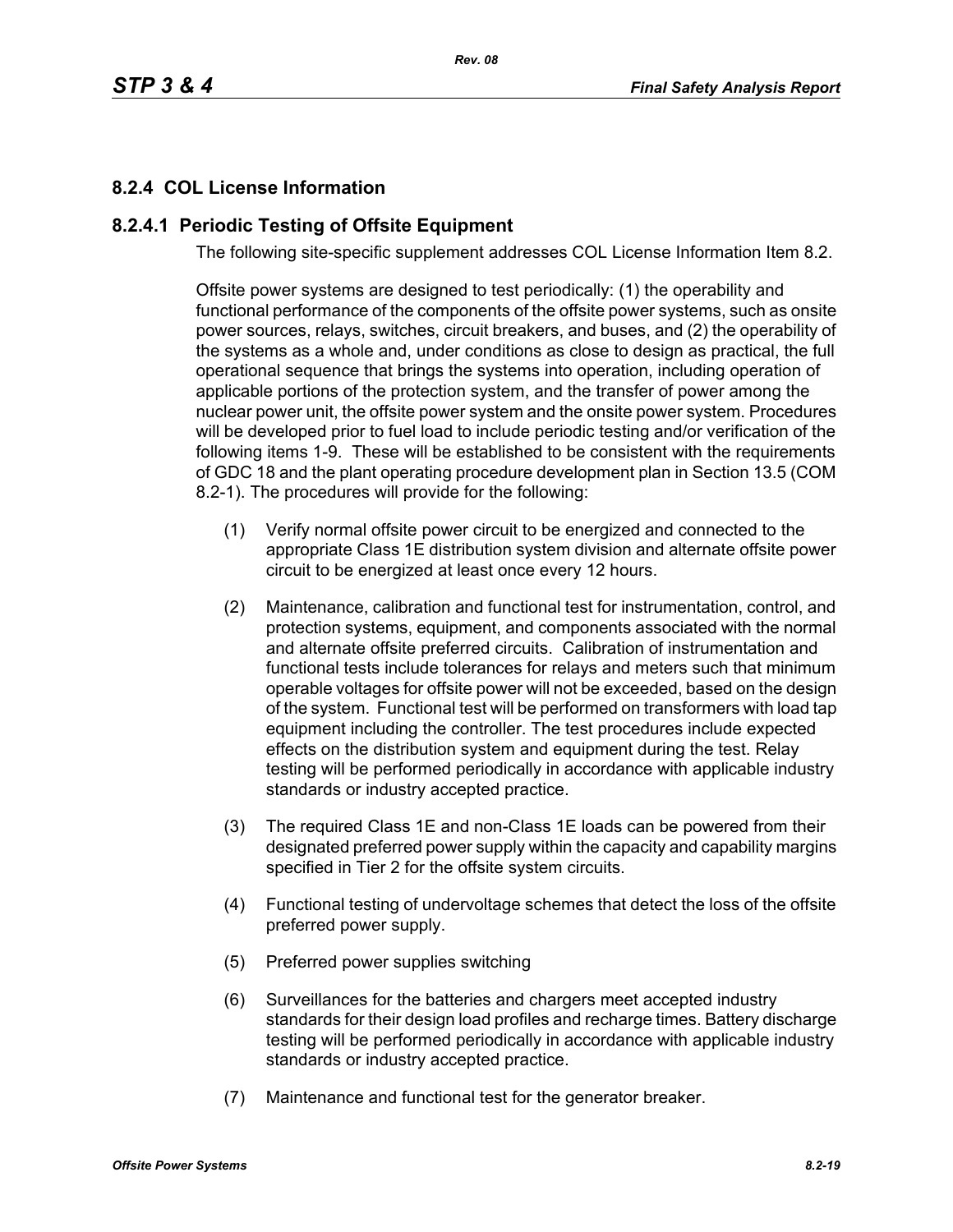- (8) Isolated and non-segregated phase bus ducts are inspected and maintained such that they are clear of debris, fluids, and other undesirable materials. Also, terminals and insulators are inspected, cleaned and tightened, as necessary.
- (9) Potential and power transformer testing, ground grid testing, arrester testing, and circuit breaker timing tests will be performed periodically in accordance with applicable industry standards or industry accepted practice.

The test and inspection intervals will be established and maintained according to the guidelines of IEEE-338, Section 6.5, as appropriate for non-Class 1E systems (i.e., Items (4) and (7) of Section 6.5.1 are not applicable), except as specifically noted above.

## **8.2.4.2 Procedures when a Reserve or Unit Auxiliary Transformer is Out of Service**

This subsection of the ABWR DCD is replaced in its entirety with the following sitespecific supplement which addresses COL License Information Item 8.3.

Technical Specifications limit plant operation whenever one of the unit auxiliary or both of the reserve auxiliary transformers is inoperable.

## **8.2.4.3 Offsite Power Systems Design Bases**

The following site-specific supplement addresses COL License Information Item 8.4.

The interface requirements in Subsection 8.2.3 pertaining to offsite power systems have been adopted as design bases for STP 3 & 4.

## **8.2.4.4 Offsite Power Systems Scope Split**

The following site-specific supplement addresses COL License Information Item 8.5.

The interface requirements in Subsection 8.2.3 pertaining to offsite power systems scope split have been adopted as design bases for STP 3 & 4.

## **8.2.4.5 Capacity of Auxiliary Transformers**

This subsection of the ABWR DCD is replaced in its entirety with the following sitespecific supplement which addresses COL License Information Item 8.6.

Procedure(s) that provide limits to assure that the **ONAF** ratings of the unit auxiliary or reserve auxiliary transformers are not exceeded under any operating mode will be developed before fuel load consistent with the plant operating procedure development plan in Section 13.5. (COM 8.2-2)

## **8.2.5 Conceptual Design**

The conceptual design information in this section is replaced with the following sitespecific supplement.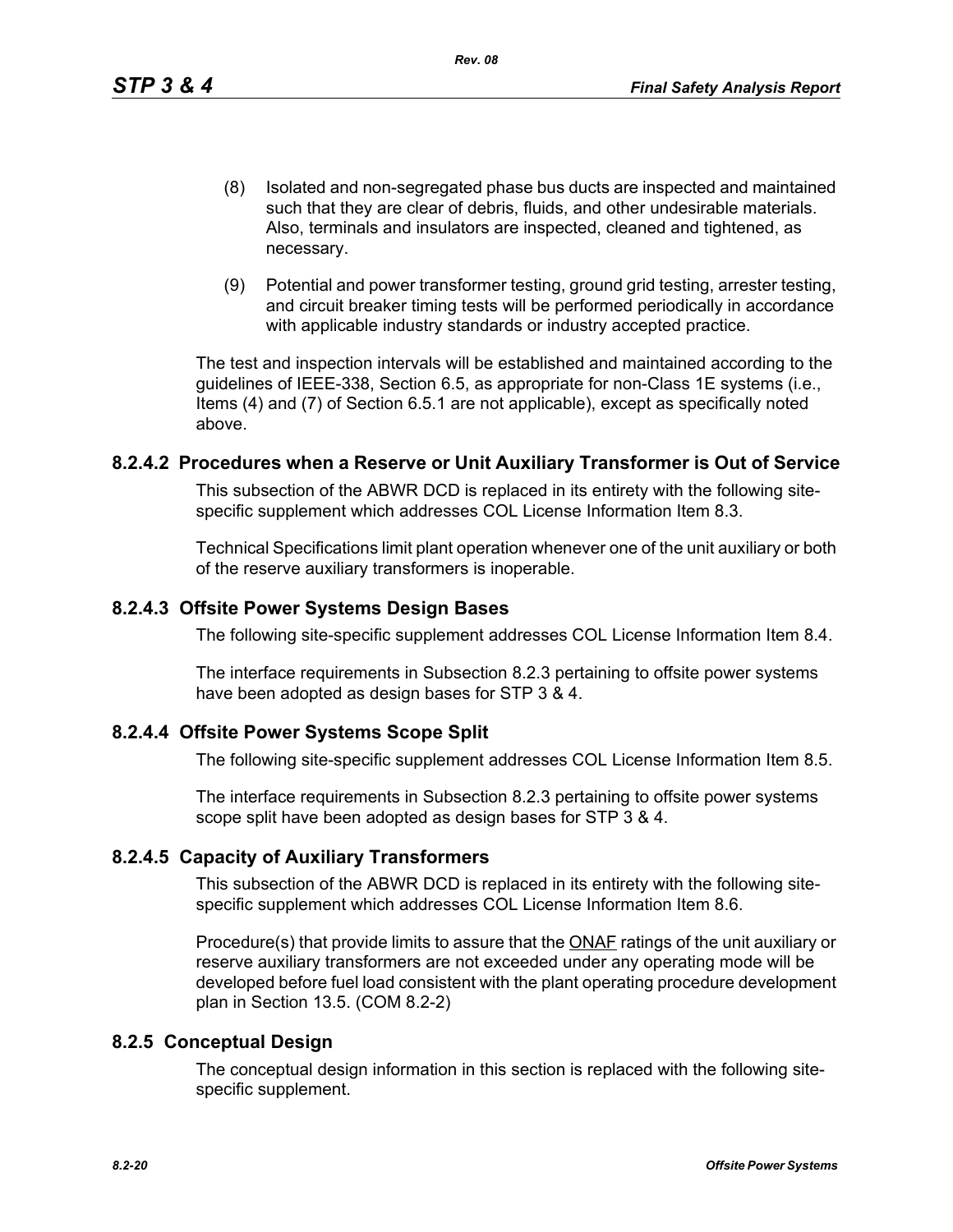For site-specific design of the STP 3 & 4 Offsite Power System refer to Subsections 8.2.1.2, 8.2.1.3, and 8.2.3.

## **8.2.6 References:**

The following site-specific supplement adds new references.

- 8.2-3 American Electric Power Service Corporation, Center Point Energy Houston Electric, LLC, CPS Energy, and Austin Energy, Interconnection Study for New Generation in Matagorda County, Interim report for Generation 15INR008, June, 2007.
- 8.2-4 Weatherbase. (2007). *Historical Weather for Houston, Texas.* Retrieved August 22, 2007 from http://www.weatherbase.com/weather/
- 8.2-5 South Texas Project Interconnection Agreement between Reliant Energy, Incorporated; Central Power and Lighting Company; City of San Antonio, Texas; City of Austin, Texas; and STP Nuclear Operating Company, Effective date August 15, 2002.
- 8.2-6 ERCOT Protocols, Operating Guides and Procedures online at: http://www.ercot.com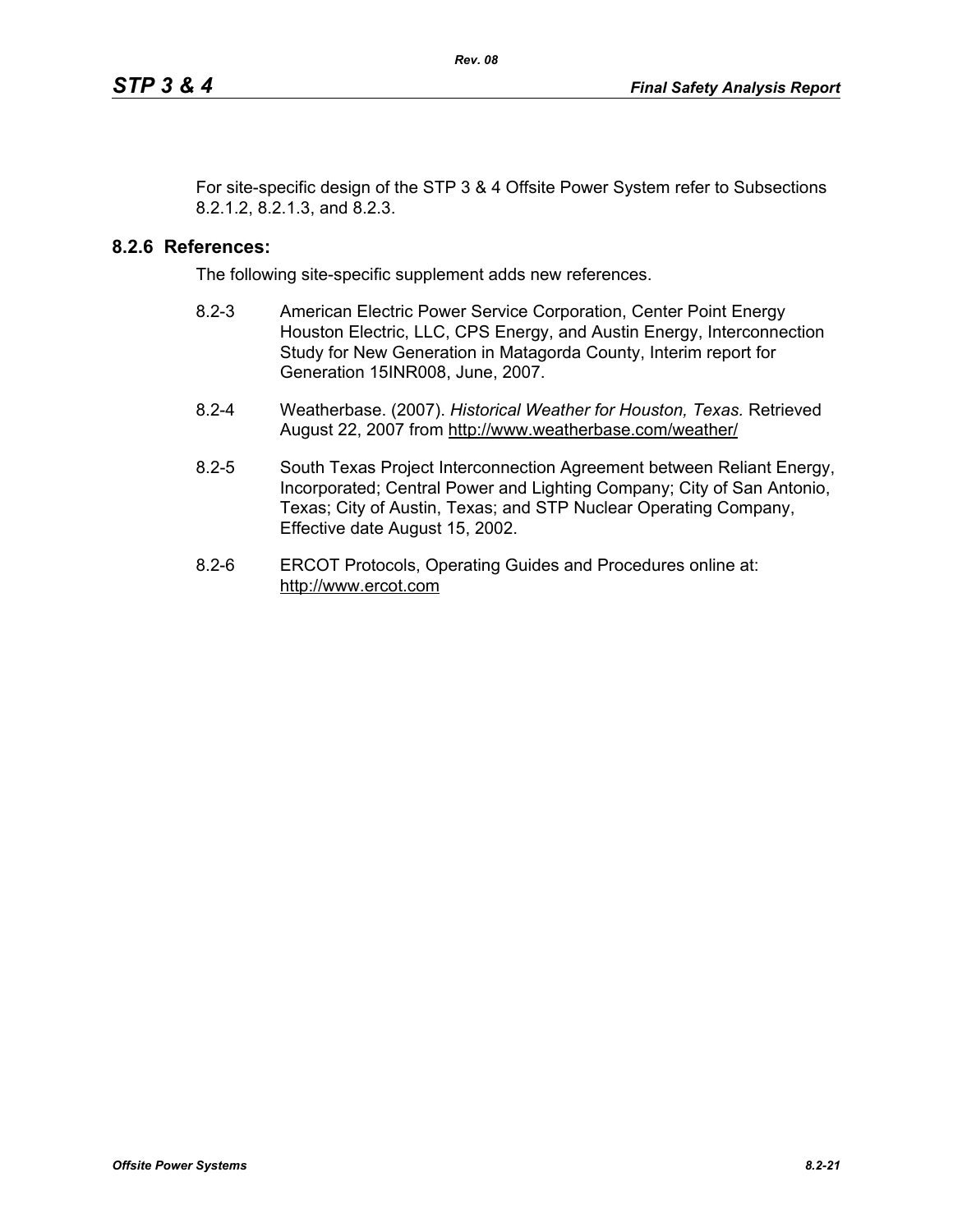| <b>IEEE-765 Reference</b> |                                  | <b>Requirement or Explanatory Note</b>                                                                                                                              |  |
|---------------------------|----------------------------------|---------------------------------------------------------------------------------------------------------------------------------------------------------------------|--|
| . 7.0                     | <b>Multi-Unit Considerations</b> | The ABWR is a single unit design, therefore The<br>STP 3 and 4 plant is a dual ABWR plant, but there<br>is no sharing of preferred power supplies between<br>units. |  |

# **Table 8.2-1 Additional Requirements IEEE-765**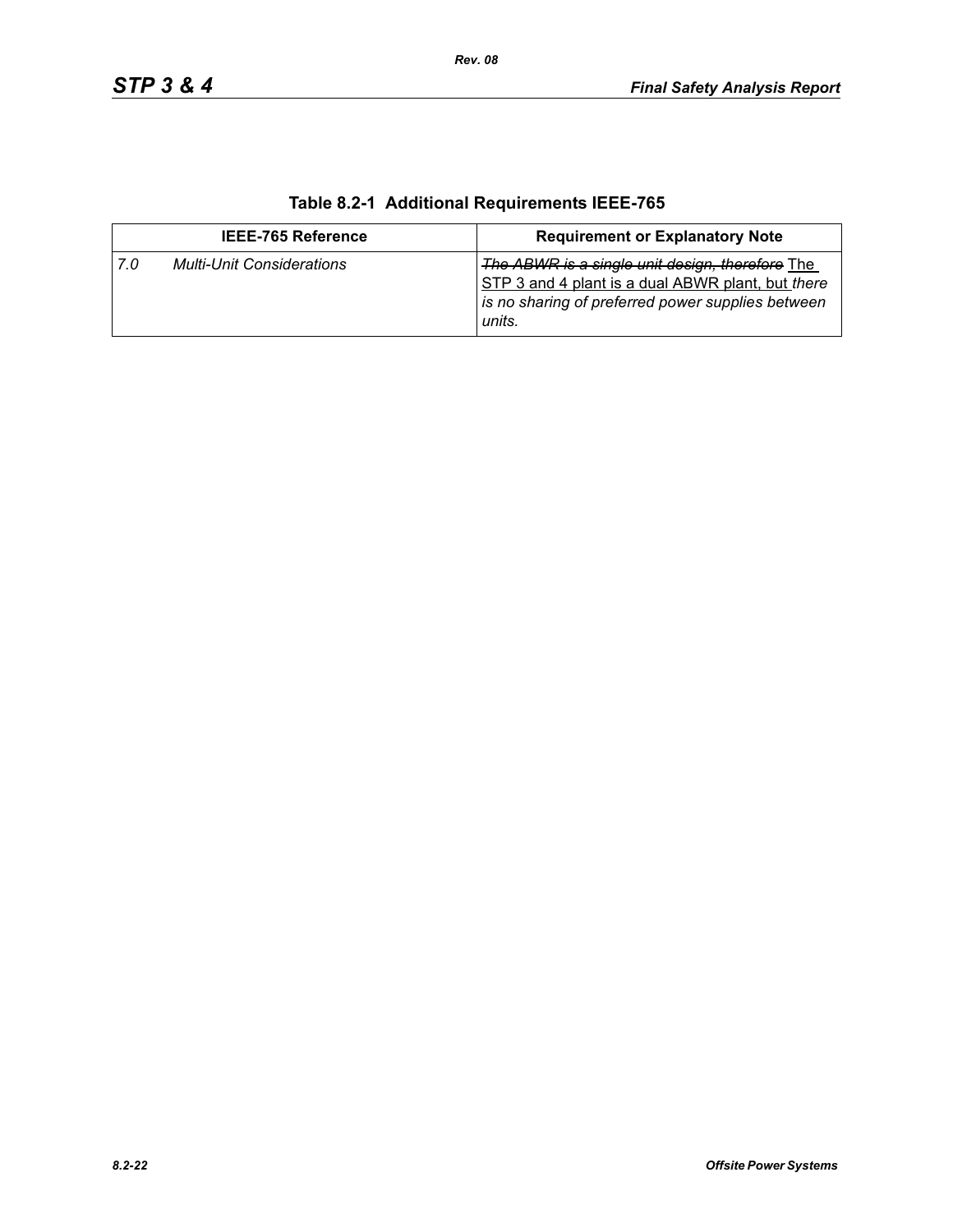| <b>Transmission Line</b> | Ownership         | <b>Nominal Operating</b><br>kV | <b>Right-of-Way</b> | Approximate<br>Line Length (mi) |
|--------------------------|-------------------|--------------------------------|---------------------|---------------------------------|
| Elm Creek 27             | <b>CPS</b> Energy | 345 kV                         | <b>NW</b>           | 155                             |
| Hillje 44                | <b>CNP</b>        | 345 kV                         | <b>NW</b>           | 20                              |
| White Point 39           | <b>AEP</b>        | 345 kV                         | <b>NW</b>           | 133                             |
| Velasco 27               | <b>CNP</b>        | 345 kV                         | E                   | 45                              |
| <b>Blessing 44</b>       | <b>AEP</b>        | 345 kV                         | W                   | 15                              |
| STP 1 & 2                | <b>AEP</b>        | 345 kV                         | E                   | 0.5                             |

## **Table 8.2-2 Tranmission Lines Providing Offsite Power To South Texas Project Electric Generating Station STP 3 & 4**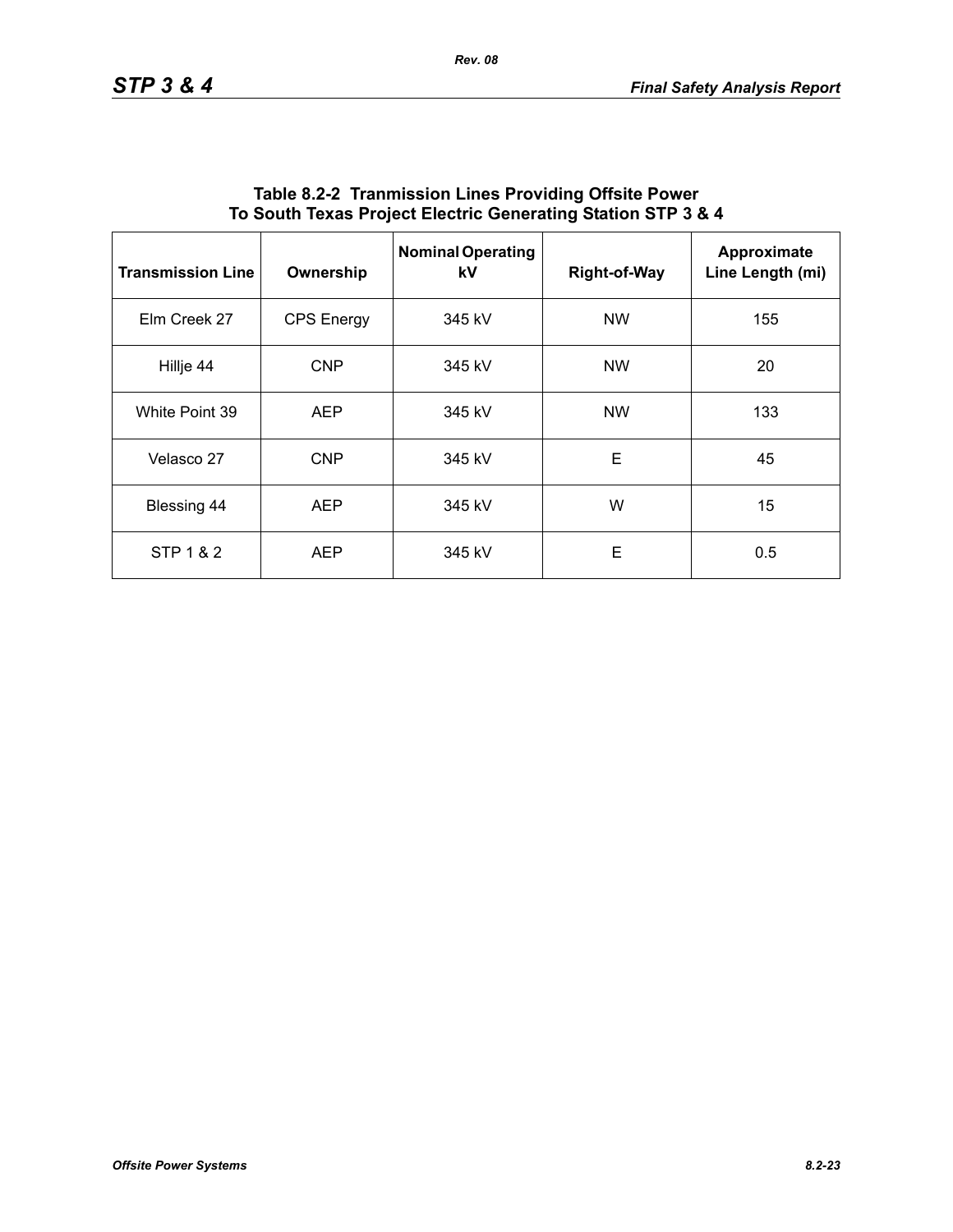## **Table 8.2-3 Transmission Line Historical Data on Outages Due to Circuit Breaker Actuations STP Unit 1 & 2**

*Rev. 08*

|                                          | No. of Incidents<br>$(1980 - 2006)$ |                |
|------------------------------------------|-------------------------------------|----------------|
| <b>Failure Description</b>               | <b>Instantaneous</b>                | Lock-out       |
| Airplane/Foreign Object into Circuit     | $\mathbf{1}$                        | $6\phantom{1}$ |
| <b>Breaker Failure</b>                   | 1                                   | 8              |
| <b>Broken Insulator</b>                  | 8                                   | $\overline{7}$ |
| <b>Broken Conductor</b>                  | $\mathbf 0$                         | 5              |
| Electrocution (Bird/Human)               | $\pmb{0}$                           | $\overline{2}$ |
| <b>Insulator Flashover Contamination</b> | 19                                  | 36             |
| Lightning                                | 56                                  | 13             |
| <b>Personnel Error</b>                   | $\overline{2}$                      | 14             |
| Relay Mis-operation                      | 9                                   | 11             |
| Trees / Vines into Circuits              | $\overline{\mathbf{4}}$             | 10             |
| Unknown                                  | 103                                 | 63             |
| <b>Weather Related</b>                   | 53                                  | 94             |